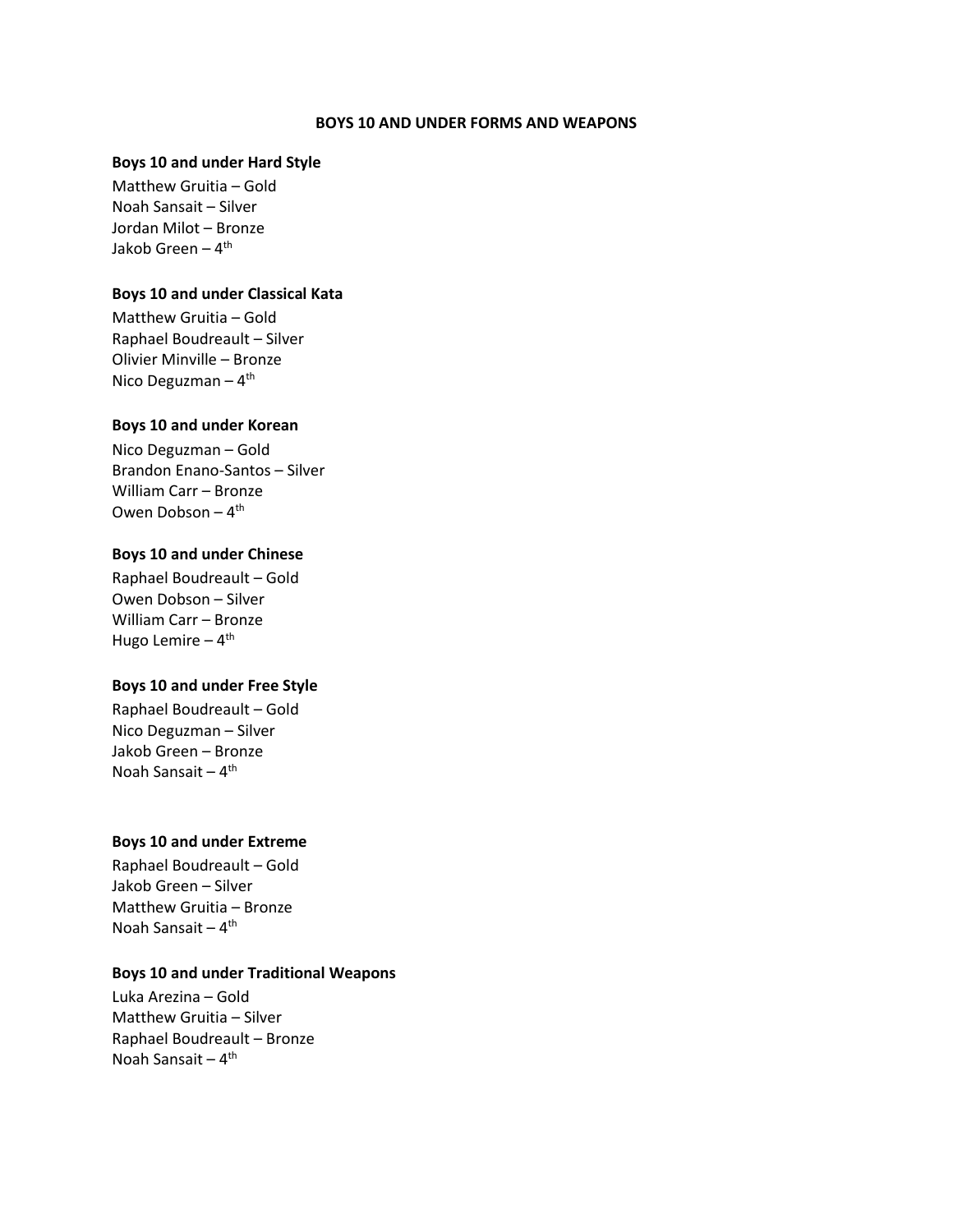### **Boys 10 and under Creative Weapons**

Luka Arezina – Gold Raphael Boudreault – Silver Matthew Gruitia – Bronze Noah Sansait – 4<sup>th</sup>

# **Boys 10 and under Open/Musical Weapons**

Noah Sansait – Gold Nico DeGuzman – Silver Jordan Milot – Bronze Sherif El-Zatari <mark>–</mark> 4<sup>th</sup>

#### **BOYS 11-12 FORMS AND WEAPONS**

# **Boys 11-12 Hard Style**

Manic Noel – Gold Noah Gabrielle – Silver Nicholas Couture – Bronze Eden Jewell – 4<sup>th</sup>

# **Boys 11-12 Classical Kata**

Manic Noel – Gold Eden Jewell – Silver Liam North – Bronze Trey Thorner – 4<sup>th</sup>

# **Boys 11-12 Korean Style**

Ayush Parbhaker – Gold Liam North – Silver Eden Jewell – Bronze Trey Thorner – 4<sup>th</sup>

# **Boys 11-12 Chinese/Soft Style**

Benjamin Mercier – Gold Liam North – Silver Charles Alexandre Lavoie – Bronze Eden Jewell – 4<sup>th</sup>

# **Boys 11-12 Free Style**

Eden Jewell – Gold Noah Gabrielle – Silver Marko Arezina – Bronze Shawn Forest – 4<sup>th</sup>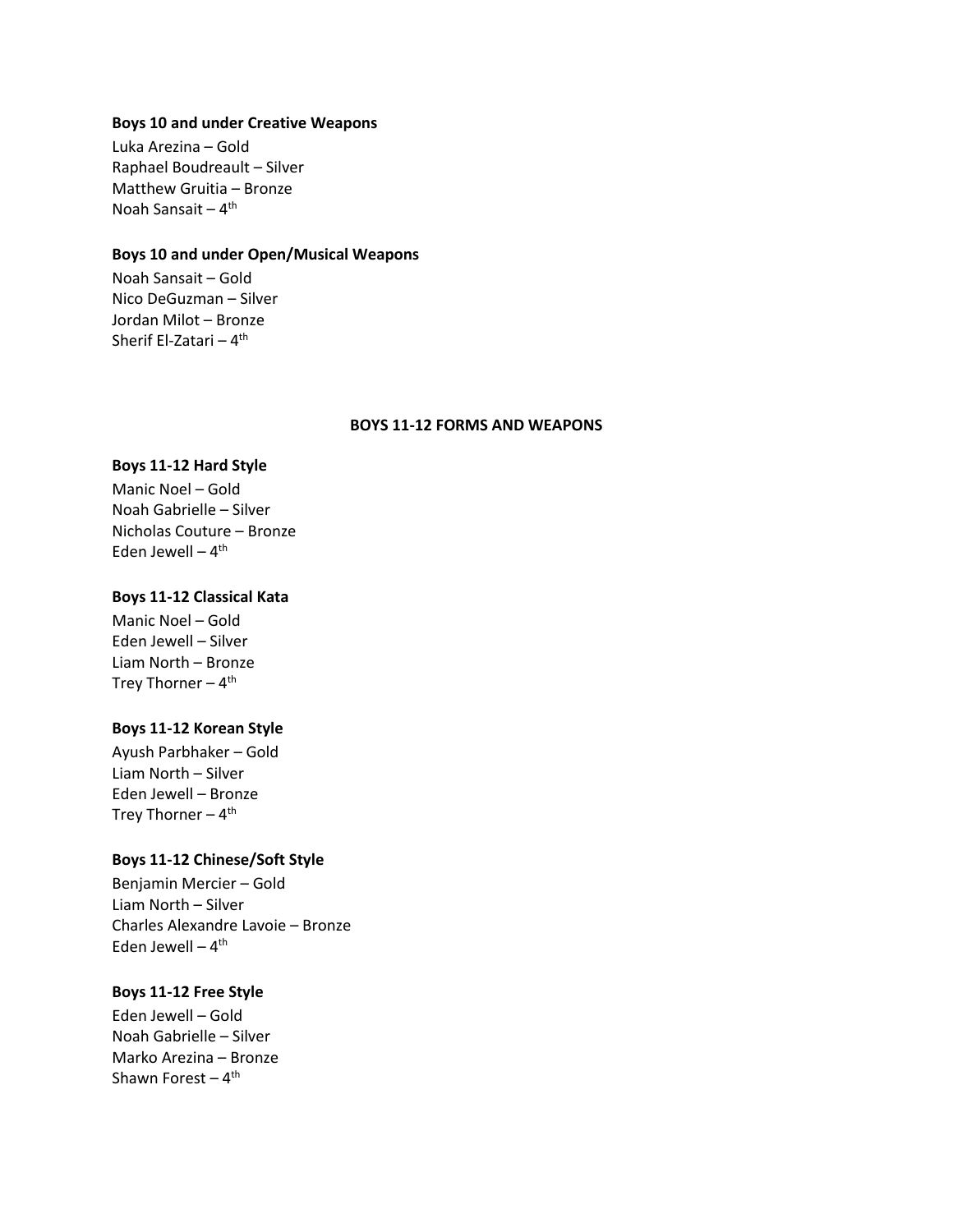### **Boys 11-12 Extreme**

Liam North – Gol d Manic Noel – Silver Nicolas Menard – Bronze Yohann Grondin <mark>–</mark> 4<sup>th</sup>

# **Boys 11-12 Traditional Weapons**

Liam North – Gold Eden Jewell – Silver Manic Noel – Bronze Noah Gabrielle – 4<sup>th</sup>

## **Boys 11-12 Creative Weapons**

Noah Gabrielle – Gold Marko Arezina – Silver Liam North – Bronze Eden Jewell – 4<sup>th</sup>

### **Boys 11-12 Open/Musical Weapons**

Marko Arezina – Gold Shawn Forest – Silver Nicolas Menard – Bronze Manic Noel – 4<sup>th</sup>

# **BOYS 13-14 FORMS AND WEAPONS**

# **Boys 13-14 Hard Style**

Ty Pravong – Gold Nicolas Thibault – Silver Antoine Painchaud – Bronze Malik Thomas – 4<sup>th</sup>

# **Boys 13-14 Classical Kata**

Nicolas Thibault – Gold Antoine Painchaud – Silver Jake Lindsay – Bronze Malik Thomas – 4<sup>th</sup>

# **Boys 13-14 Korean Style**

Luciano Gianfrancesco – Gold Braden Misselbrook – Silver Michael Resendes – Bronze Matthew Nacev - 4<sup>th</sup>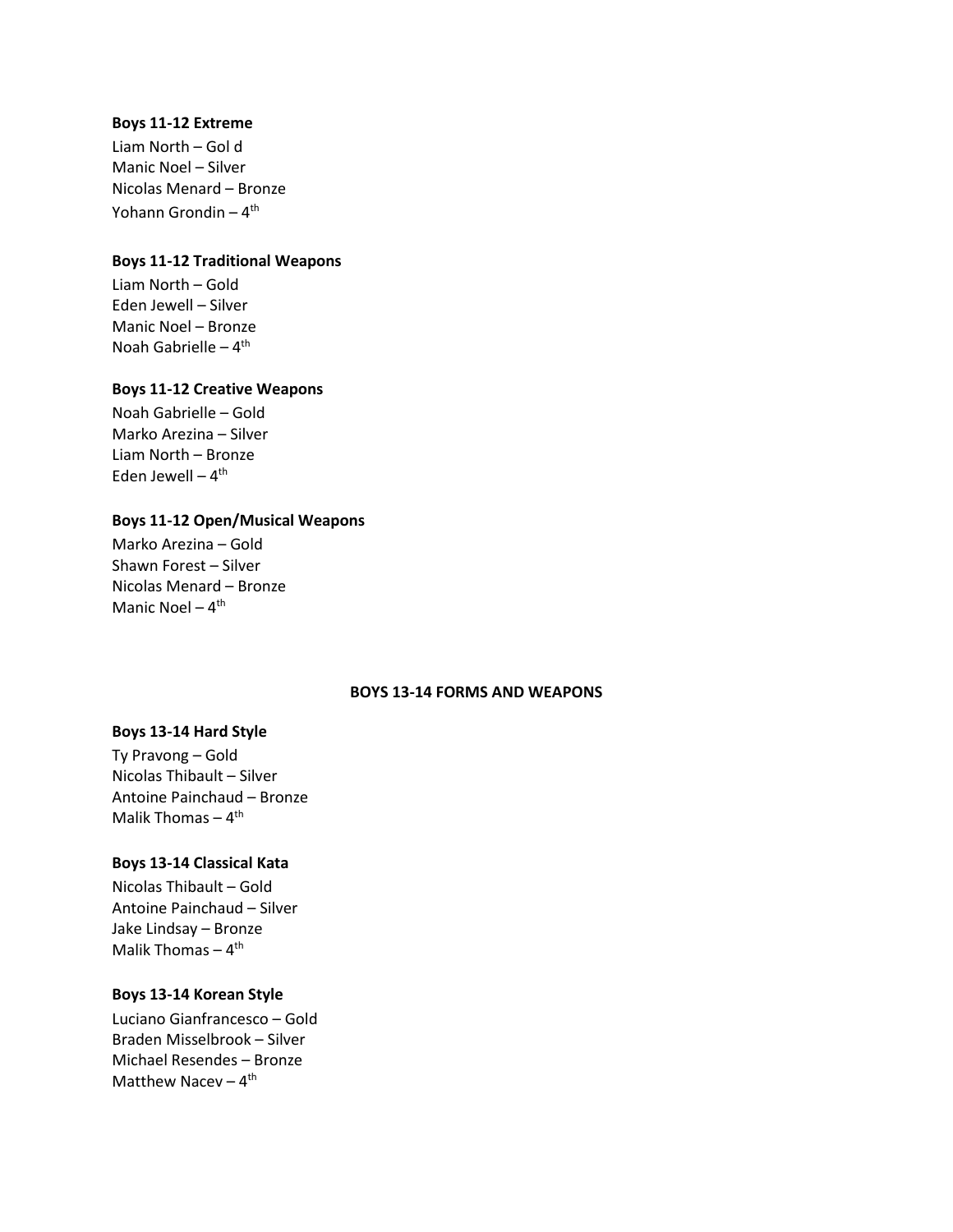### **Boys 13-14 Chinese/Soft Style**

Thomas Laflamme-Gamache – Gold Luciano Gianfrancesco – Silver Braden Misselbrook – Bronze Gabriel Hubert – 4<sup>th</sup>

# **Boys 13-14 Free Style**

Ty Pravong – Gold Antoine Painchaud – Silver Braden Misselbrook – Bronze Adam Chaoui <mark>–</mark> 4<sup>th</sup>

# **Boys 13-14 Extreme**

Braden Misselbrook – Gold Ty Pravong – Silver Adam Chaoui – Bronze Evan Leduc – 4<sup>th</sup>

# **Boys 13-14 Traditional Weapons**

Jeremy Ouellette – Gold Nicolas Thibault – Silver Ty Pravong – Bronze Malik Thomas – 4<sup>th</sup>

# **Boys 13-14 Creative Weapons**

Ty Pravong – Gold Jeremy Ouellette – Silver Jake Lindsay – Bronze Malik Thomas – 4<sup>th</sup>

# **Boys 13-14 Open/Musical Weapons**

Jeremy Ouellette – Gold Ty Pravong – Silver Gabriel Rouleau – Bronze Paul Rizac – 4<sup>th</sup>

### **BOYS 15-17 FORMS AND WEAPONS**

# **Boys 15-17 Hard Style**

Gabryel Coallier – Gold Justin Phetramphanh – Silver Jaden Walters – Bronze Jonathan Kent – 4<sup>th</sup>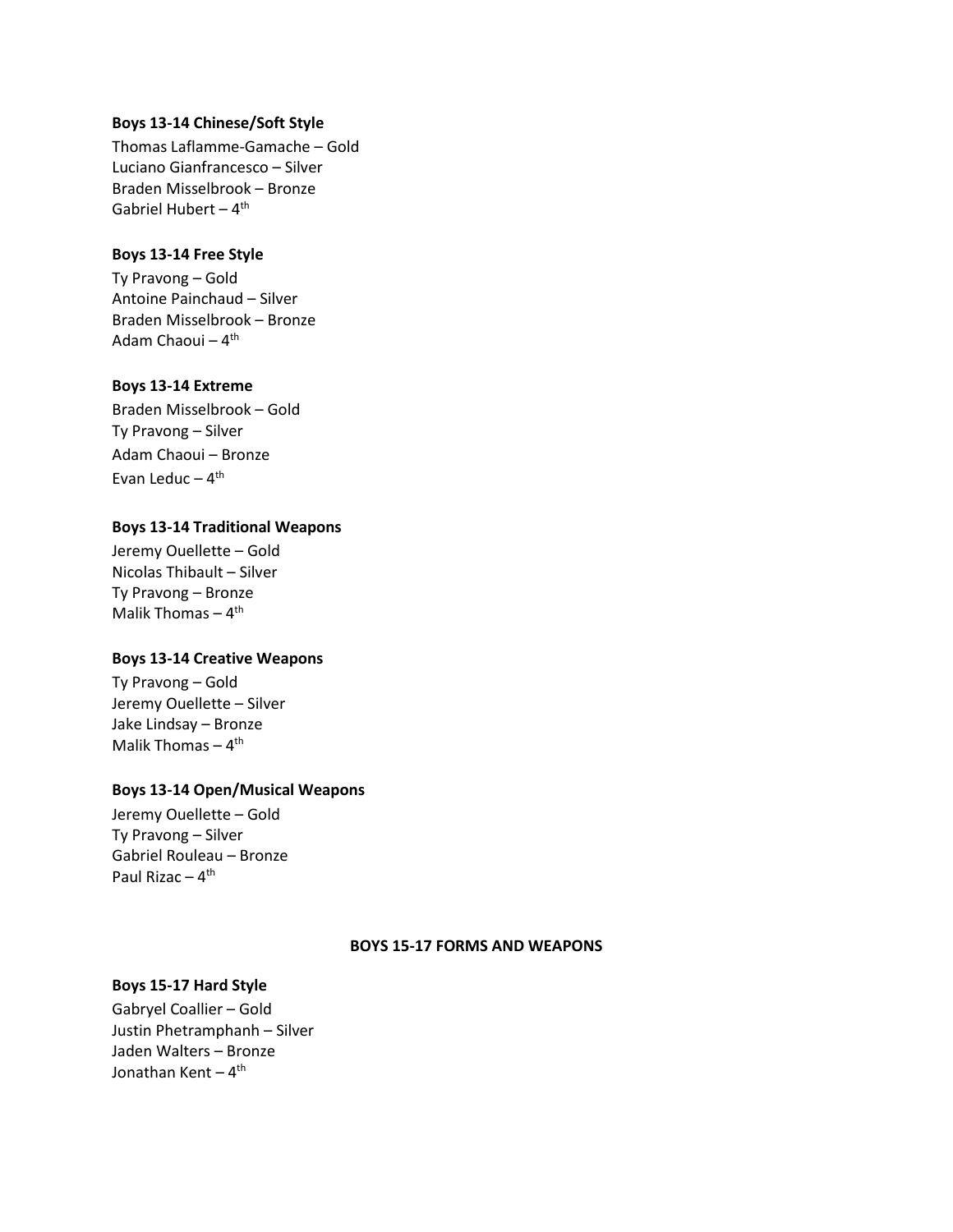### **Boys 15-17 Classical Kata**

Justin Phetramphanh – Gold Gabryel Coallier – Silver Jimmy Baillargeon – Bronze Jonathan Kent – 4<sup>th</sup>

#### **Boys 15-17 Korean Style**

Ewan Lindsay – Gold Logan Furoy – Silver Carson Cyncora – Bronze Kurtis Trottier – 4th

## **Boys 15-17 Chinese/Soft Style**

Gregory Manekas – Gold Kurtis Trottier – Silver

# **Boys 15-17 Free Style**

Justin Phetramphanh – Gold William Pilon – Silver Joel Blain – Bronze Pierre-Olivier Prud'homme - 4<sup>th</sup>

#### **Boys 15-17 Extreme**

Justin Phetramphanh – Gold Joel Blain – Silver

### **Boys 15-17 Traditional Weapons**

Gabryel Coallier – Gold Jonathan Kent – Silver Joel Blain – Bronze Robbie Hughes – 4<sup>th</sup>

# **Boys 15-17 Creative Weapons**

Olivier Deshaies – Gold Jimmy Baillargeon – Silver Justin Phetramphanh – Bronze Joel Blain – 4<sup>th</sup>

# **Boys 15-17 Open/Musical Weapons**

Olivier Deshaies – Gold Joel Blain – Silver Jimmy Baillargeon – Bronze Jessy Lauzon – 4<sup>th</sup>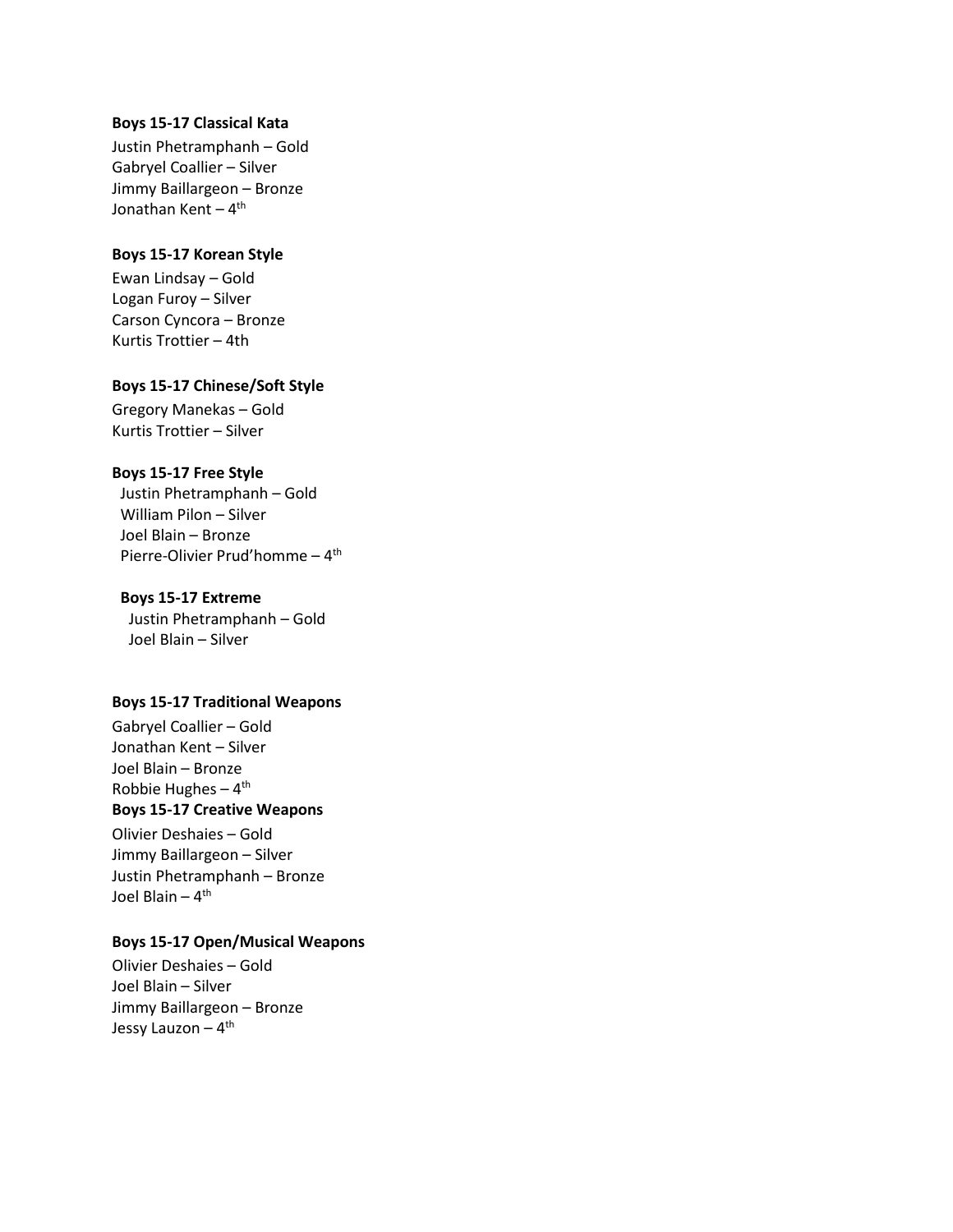#### **BOYS 10 AND UNDER POINT SPARRING**

### **Boys 10 and under -25 kg**

Nico Deguzman – Gold Yuri Ouellet – Silver

# **Boys 10 and under -30 kg**

Gabriel Andrescu – Gold Anthony Gagnon – Silver Kayden Lang – Bronze Alexandre Hasket – 4<sup>th</sup>

# **Boys 10 and under -35 kg**

William Carr – Gold Jakob Green – Silver Sherif El-Zatari – Bronze Jordan Milot – 4<sup>th</sup> **Boys 10 and under -40 kg**  Luka Arezina – Gold

Benjamin Glanz – Silver Rayan Saadi – Bronze Alexy Grondin – 4<sup>th</sup>

# **Boys 10 and under +40 kg**

Matthew Gruitia – Gold Owen Dobson – Silver Noah Sansait – Bronze Adrian Balajadia – 4<sup>th</sup>

# **BOYS 11-12 POINT SPARRING**

#### **Boys 11-12 -35 kg**

Nicholas Couture – Gold Sebastian Belanger – Silver Shawn Forest – Bronze Trey Thorner – 4<sup>th</sup>

# **Boys 11-12 -40 kg**

Patrick Gourde – Gold Isaiah Lang – Silver Jayce Vergette – Bronze Manic Noel - 4<sup>th</sup>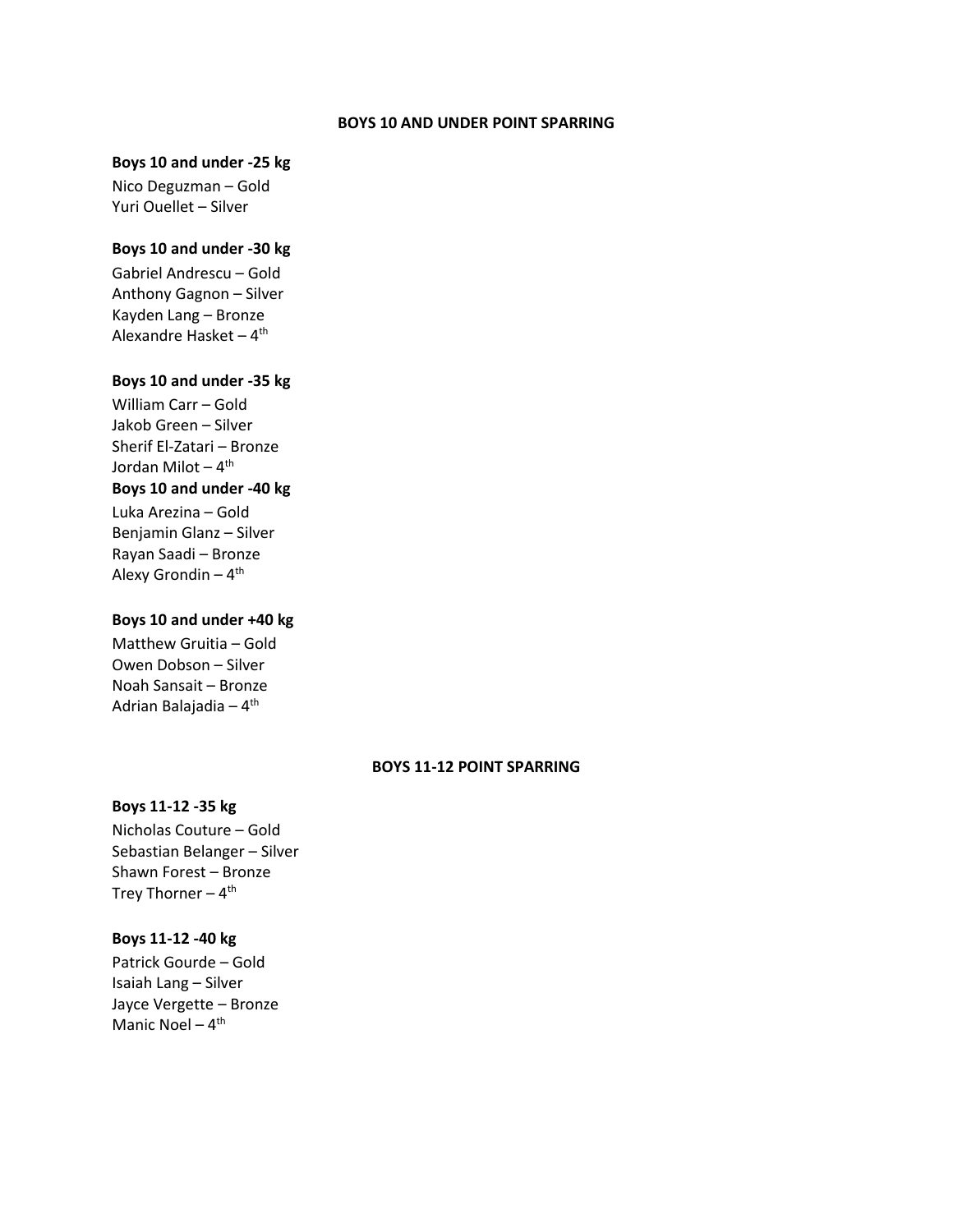### **Boys 11-12 -45 kg**

Liam North – Gold Christopher Chabot – Silver Alexandre Hubert – Bronze Mathis Marceau – 4<sup>th</sup>

# **Boys 11-12 -50 kg**

Marko Arezina – Gold George Konstantinou – Silver Xavier Ouellet – Bronze David Patenaude – 4<sup>th</sup>

# **Boys 11-12 +50 kg**

Alex Fulbrook – Gold Alexis Matte – Silver Laurent Primeau – Bronze Antoine Ouellet – 4<sup>th</sup>

# **BOYS 13-14 POINT SPARRING**

**Boys 13-14 -45 kg** Kobe Agnostini – Gold Arnaud Charbonneau – Silver

### **Boys 13-14 -50 kg**

Malik Thomas – Gold Braden Misselbrook – Silver Michael Resendes – Bronze

# **Boys 13-14 -55 kg**

Jake Lindsay – Gold Dwayne Morin – Silver Payton Rudder – Bronze Pietr Gjoni – 4<sup>th</sup>

# **Boys 13-14 -60 kg**

Gus Konstantinou – Gold Caleb Lang – Silver

# **Boys 13-14 -65 kg**

Evan Weldon – Gold Nathan Parker – Silver Michele Lorusso – Bronze Logan Brown – 4<sup>th</sup>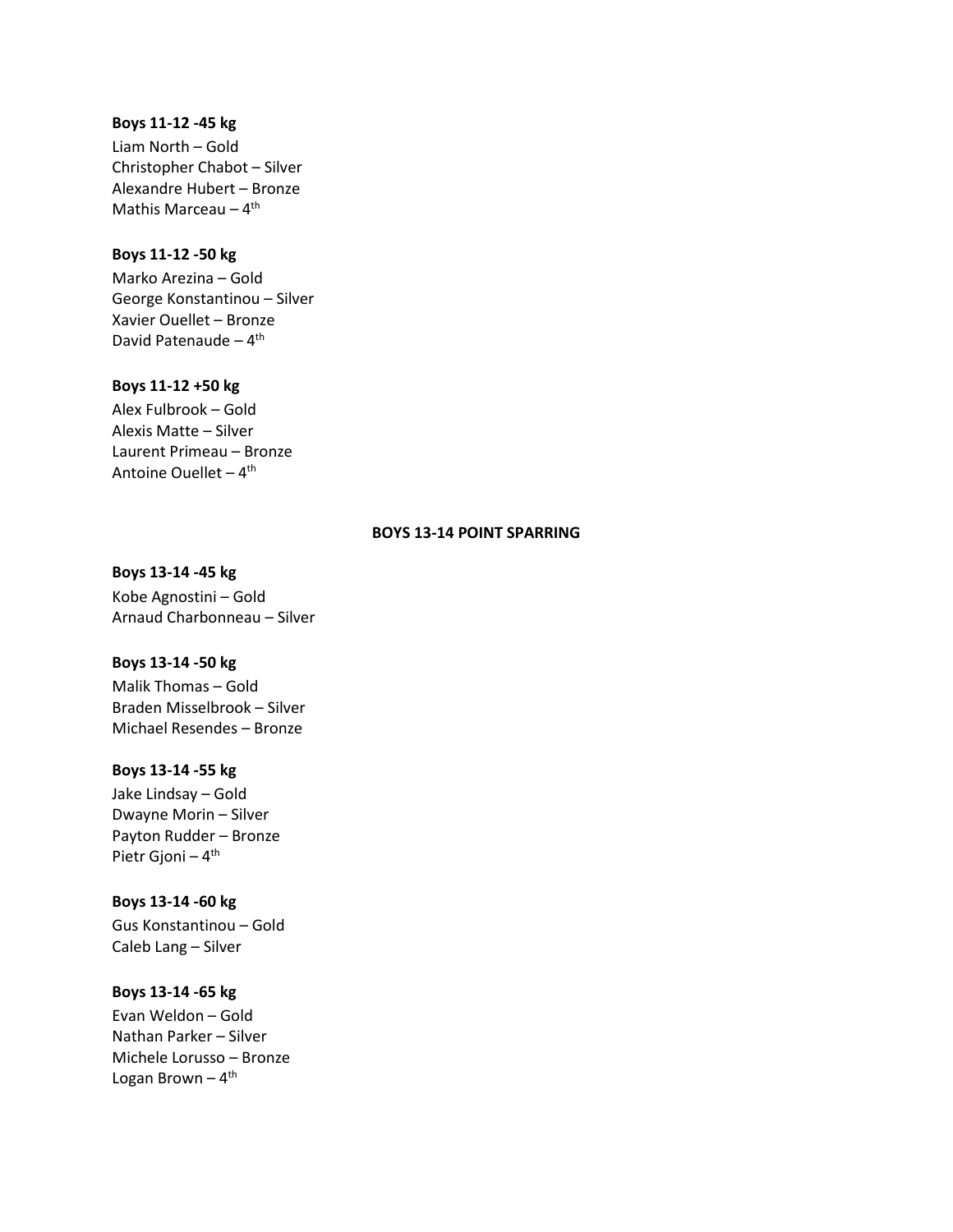### **Boys 13-14 +65 kg**

Ben Welch – Gold Ty Pravong – Silver Corbin Paterson – Bronze Calvin Foote – 4<sup>th</sup>

## **BOYS 15-17 POINT SPARRING**

**Boys 15-17 -55 kg**  Charles Alexandre Pelletier – Gold Ewan Lindsay – Silver

#### **Boys 15-17 -60 kg**

Kurtis Proksch – Gold Rhane Daly Stevens – Silver Gabriel Guerra – Bronze Jacob Allen <mark>–</mark> 4<sup>th</sup>

# **Boys 15-17 -65 kg**

Thomas Power – Gold Karim Abu Khadra – Silver Zachery Connolly – Bronze

### **Boys 15-17 -70 kg**

Nico Campagna – Gold Andrew Powell – Silver Jeremy Poirier Provost – Bronze Kristian Van Leeuwen – 4<sup>th</sup>

**Boys 15-17 -75 kg**  Gabryel Coallier – Gold

**Boys 15-17 -80 kg**  Antoine Berube – Gold Logan Furoy - Silver

**Boys 15-17 +80 kg**  Deven Couch – Gold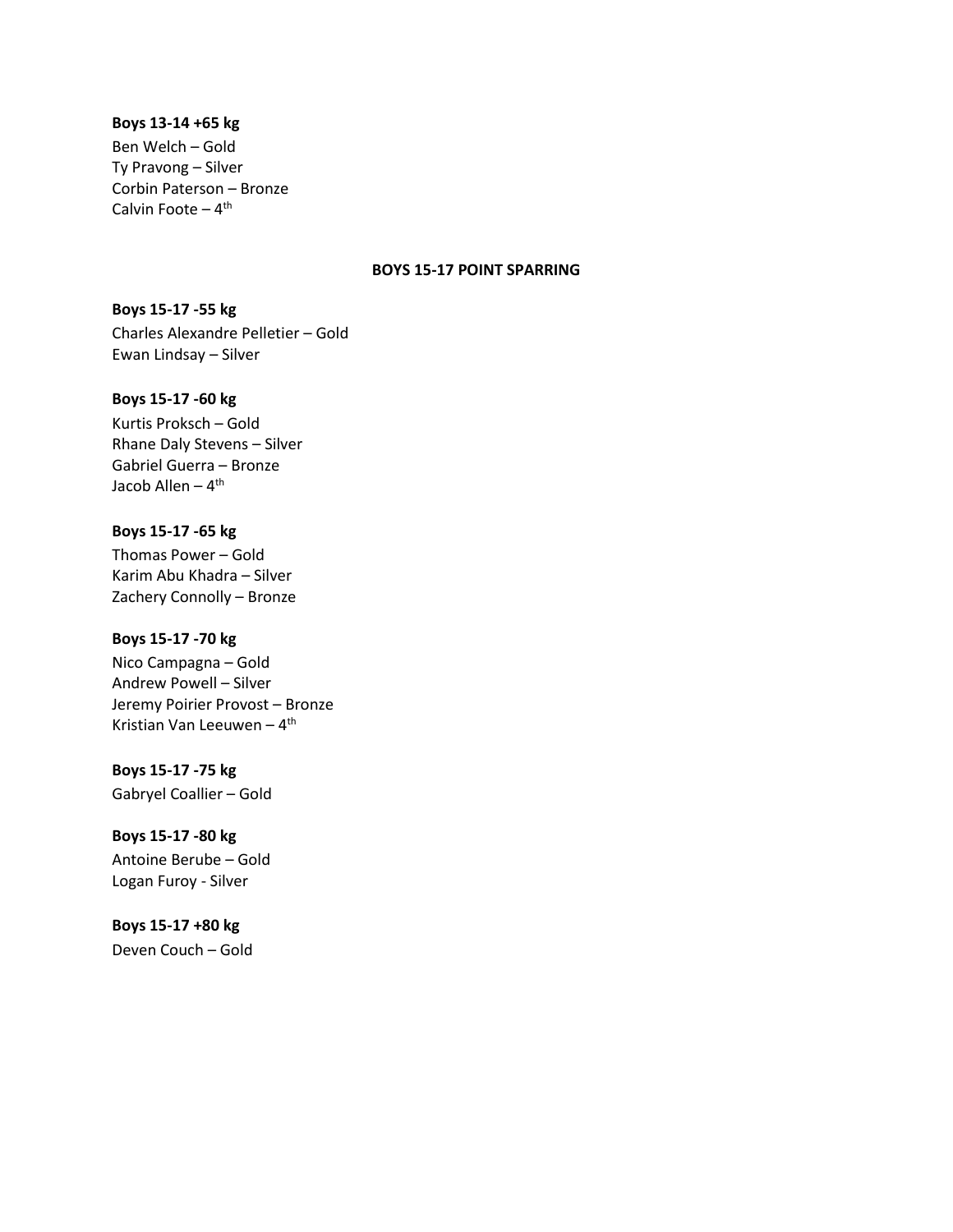#### **BOYS 10 AND UNDER LIGHT CONTACT**

**Boys 10 and under -25 kg LC - none**

# **Boys 10 and under -30 kg LC**

Alejandro Miguelez – Gold Kayden Lang – Silver Anthony Gagnon – Bronze Chase Kennedy – 4<sup>th</sup>

# **Boys 10 and under -35 kg LC**

William Carr – Gold Evan Perry – Silver Sherif El-Zatari – Bronze Cole Visser – 4<sup>th</sup>

# **Boys 10 and under -40 kg LC**

Luka Arezina – Gold Benjamin Glanz – Silver

### **Boys 10 and under +40 kg LC**

Noah Sansait – Gold Anton Prlic – Silver Matthieu Marceau – Bronze

# **BOYS 11-12 LIGHT CONTACT**

## **Boys 11-12 -35 kg LC**

Sebastian Belanger – Gold Nicholas Couture – Silver Enzo Borrelli – Bronze Trey Thorner – 4<sup>th</sup>

#### **Boys 11-12 -40 kg LC**

Patrick Gourde – Gold Kaleb Hihnala – Silver

# **Boys 11-12 -45 kg LC**

Liam North – Gold Joshua Gibson – Silver Christopher Chabot – Bronze Mathis Marceau – 4<sup>th</sup>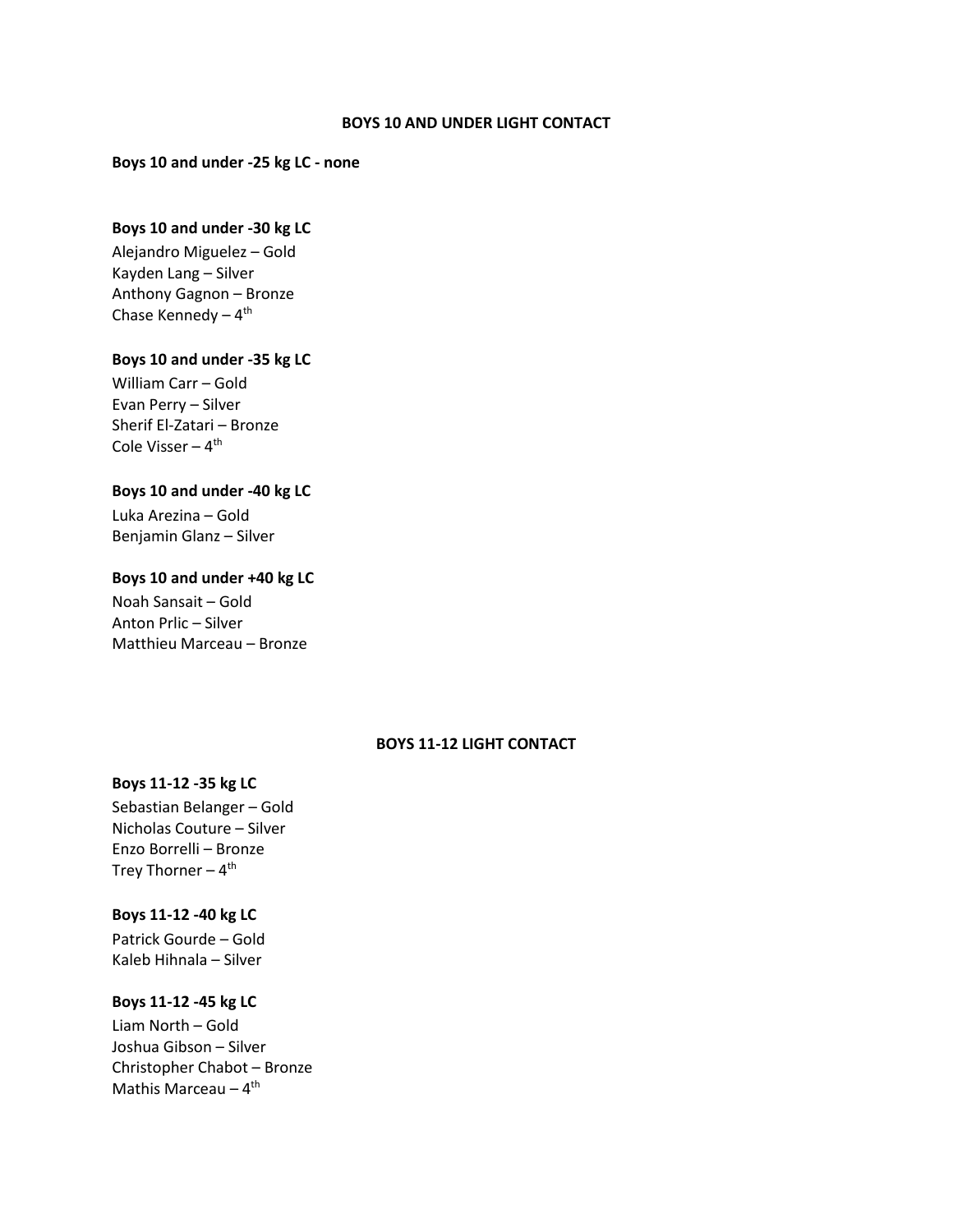#### **Boys 11-12 -50 kg LC**

Marko Arezina – Gold Xavier Ouellet – Silver George Konstantinou – Bronze lan Cross – 4<sup>th</sup>

# **Boys 11-12 +50 kg LC**

Alex Fulbrook – Gold Thomas Glanz – Silver Antoine Ouellet - Bronze

# **BOYS 13-14 LIGHT CONTACT**

**Boys 13-14 -45 kg LC - none**

**Boys 13-14 -50 kg LC – none**

**Boys 13-14 -55 kg LC** Cedric Gagne – Gold

**Boys 13-14 -60 kg LC** Gus Konstantinou – Gold

# **Boys 13-14 -65 kg LC**

Nathan Parker – Gold Evan Wheldon – Silver David Novakovic – Bronze Liam Burnett – 4<sup>th</sup>

# **Boys 13-14 +65 kg LC**

Brandon Turner – Gold Calvin Foote – Silver Joshua Carriere – Bronze Ryan Bennett – 4<sup>th</sup>

### **BOYS 15-17 LIGHT CONTACT**

### **Boys 15-17 -55 kg LC**

Charles Alexandre Pelletier – Gold Ewan Lindsay – Silver **Boys 15-17 -60 kg LC** Kurtis Proksch – Gold Rhane Daly Stevens – Silver Gabriel Guerra –Bronze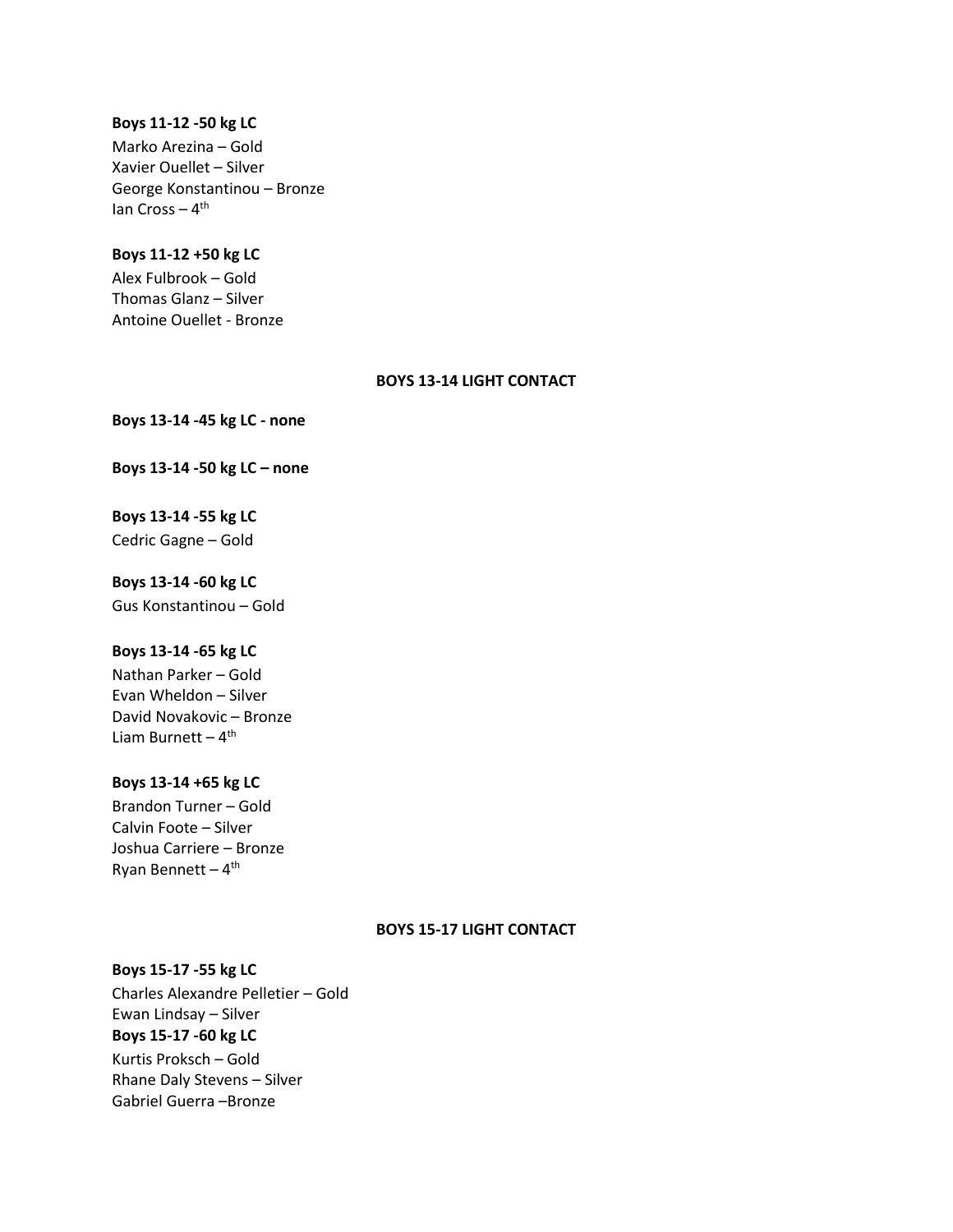# **Boys 15-17 -65 kg LC**

Zachery Connolly – Gold Thomas Power – Silver Karim Abu Khadra – Bronze James Pfeiffer – 4<sup>th</sup>

# **Boys 15-17 -70 kg LC**

Nico Campagna – Gold Alexandre Drouin – Silver Andrew Powell – Bronze Thomas Gagnon – 4<sup>th</sup>

# **Boys 15-17 -75 kg LC**

Gabryel Coallier – Gold

# **Boys 15-17 -80 kg LC**

Thierry Sorlini – Gold Logan Furoy - Silver

# **Boys 15-17 +80 kg LC**

Brad Turner – Gold Deven Couch – Silver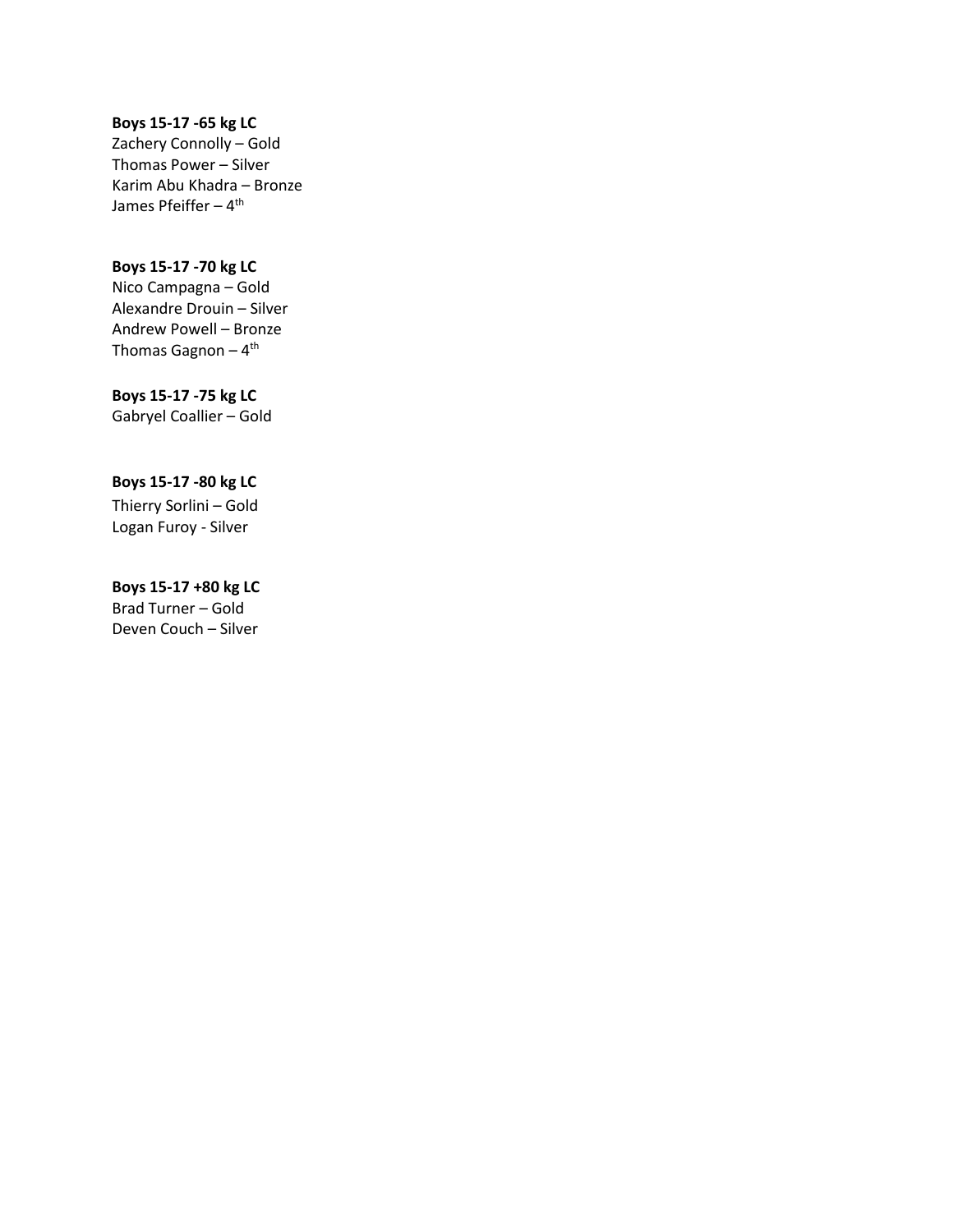#### **GIRLS 10 AND UNDER FORMS AND WEAPONS**

## **Girls 10 and under Hard Style**

Joanne Rajnandhini – Gold Jalyne Lorentz – Silver Anabelle Noreau – Bronze Talisa Cowley – 4<sup>th</sup>

#### **Girls 10 and under Classical Kata**

Joanne Rajnandhini – Gold Jalyne Lorentz – Silver Talisa Cowley – Bronze Kimberly Hopkins – 4<sup>th</sup>

### **Girls 10 and under Korean**

Mayumi Sripathmarajah –Gold

### **Girls10 and under Chinese**

Raphaella Mercier – Gold Charlie Gauthier – Silver Milia Nadeau – Bronze Kami Turcotte – 4<sup>th</sup>

# **Girls 10 and under Free Style**

Joanne Rajnandhini – Gold Jessica Lee-An Tasse – Silver Maika Loisel – Bronze Katelyn Ann Zukewich – 4<sup>th</sup>

### **Girls 10 and under Extreme**

Joanne Rajnandhini – Gold Anabelle Moreau – Silver Jessica Lee-An Tasse – Bronze Maika Loisel – 4<sup>th</sup>

# **Girls 10 and under Traditional Weapons**

Joanne Rajnandhini – Gold Kiana Pilon – Silver Paige Riberdy – Bronze Jessica Lee-An Tasse – 4<sup>th</sup>

#### **Girls 10 and under Creative Weapons**

Joanne Rajnandhini – Gold Ashley Johnston – Silver Paige Riberdy – Bronze Eccaia Sampson – 4<sup>th</sup>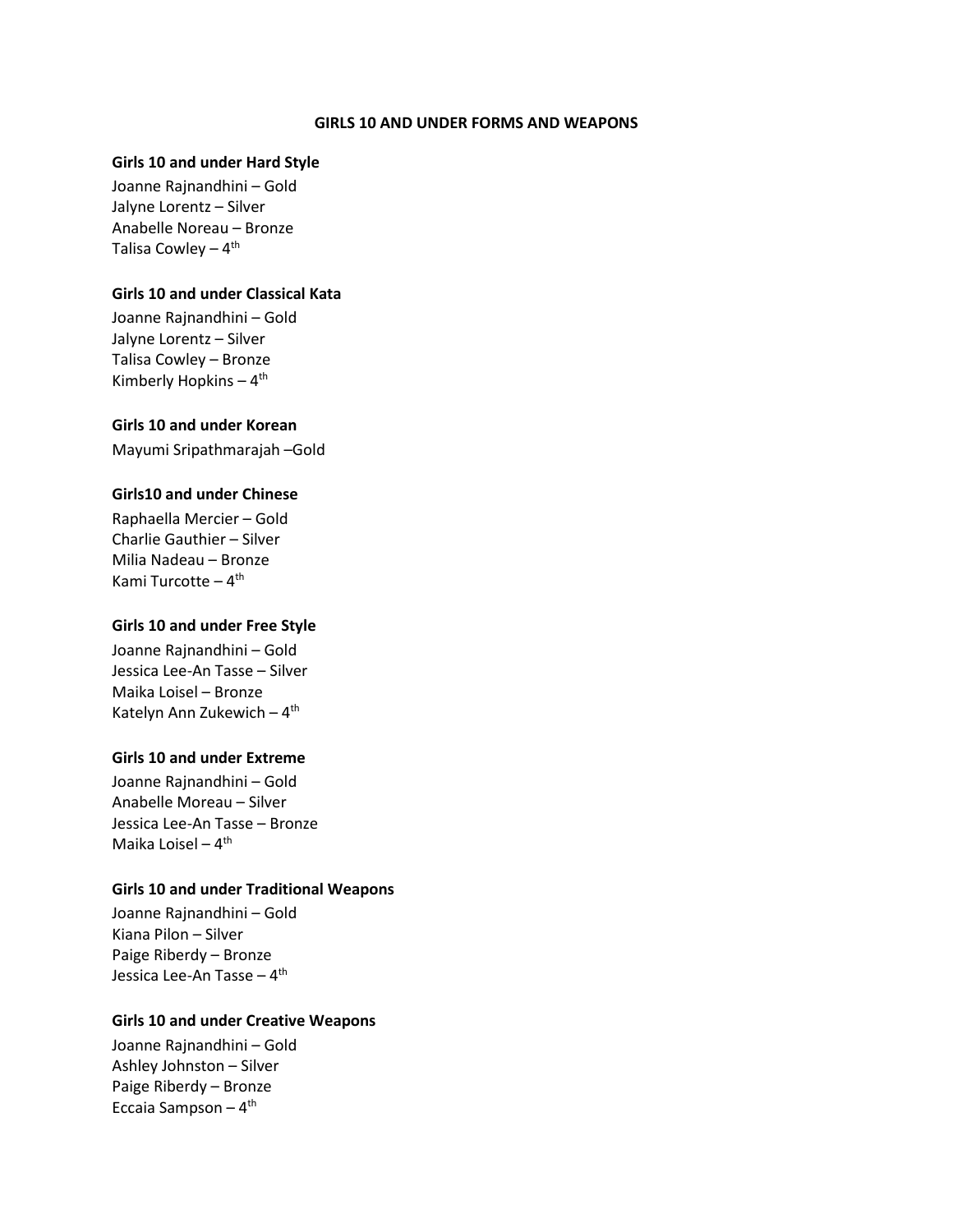#### **Girls 10 and under Open/Musical Weapons**

Paige Riberdy – Gold Maika Loisel – Silver Jessica Lee-An Tasse – Bronze Eccaia Sampson – 4<sup>th</sup>

# **GIRLS 11-12 FORMS AND WEAPONS**

#### **Girls 11-12 Hard Style**

Kyla Milot – Gold Myleika Martinez – Silver Mateja Elaschuk – Bronze Leah Flood – 4<sup>th</sup>

# **Girls 11-12 Classical Kata**

Kyla Milot – Gold Mateja Elaschuk – Silver Gabriella Scoon – Bronze Laila Farhoudi – 4<sup>th</sup>

#### **Girls 11-12 Korean Style**

Akira Wojciechowski – Gold Haiyllee Enano-Santos – Silver Hailey Fitzpatrick – Bronze Elizabeth Kells-Sanders - 4<sup>th</sup>

# **Girls 11-12 Chinese/Soft Style**

Sidney MacNeill – Gold Florence Plante – Silver Hailey Fitzpatrick – Bronze Katarina Tessier – 4<sup>th</sup>

### **Girls 11-12 Free Style**

Myleika Martinez – Gold Mateja Elaschuk – Silver Laila Farhoudi – Bronze Akira Wojciechowski – 4<sup>th</sup>

# **Girls 11-12 Extreme**

Myleika Martinez – Gold Gabrielle Scoon – Silver Mateja Elaschuk – Bronze Mahyka Laurin – 4<sup>th</sup>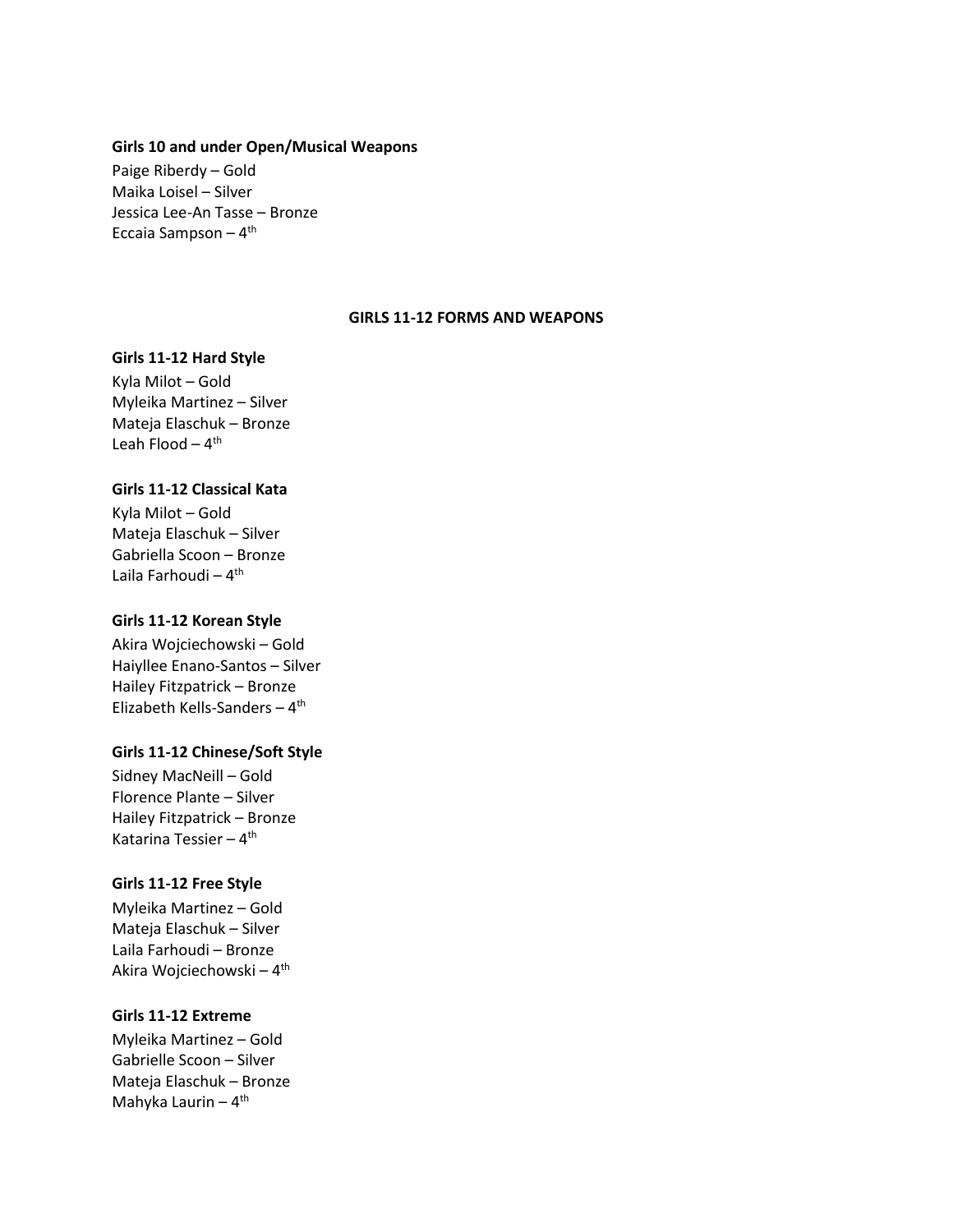# **Girls 11-12 Traditional Weapons**

Mateja Elaschuk – Gold Leah Flood – Silver Myleika Martinez – Bronze Keira Hymus – 4<sup>th</sup>

# **Girls 11-12 Creative Weapons**

Mateja Elaschuk – Gold Laila Farhoudi – Silver Leah Flood – Bronze Keira Hymus – 4<sup>th</sup>

### **Girls 11-12 Open/Musical Weapons**

Leah Flood – Gold Mateja Elaschuk – Silver Lilly Gombai – Bronze Genevieve Lambert – 4<sup>th</sup>

# **GIRLS 13-14 FORMS AND WEAPONS**

#### **Girls13-14 Hard Style**

Anais Breault – Gold Kiara Martinez – Silver Roxanne LaRose Carignan – Bronze Hannah Morrier – 4<sup>th</sup>

# **Girls 13-14 Classical Kata**

Kayla Magliocco – Gold Hannah Morrier – Silver Roxanne LaRose Carignan – Bronze Zoe Houle <mark>–</mark> 4<sup>th</sup>

## **Girls 13-14 Korean Style**

Karina Boodram – Gold Isabelle Roy Van Laeken – Silver Natasha Gombai – Bronze

# **Girls 13-14 Chinese/Soft Style**

Joannie Blain – Gold Kira Denommee – Silver Naomi Brake – Bronze Mackenzie Cooper – 4<sup>th</sup>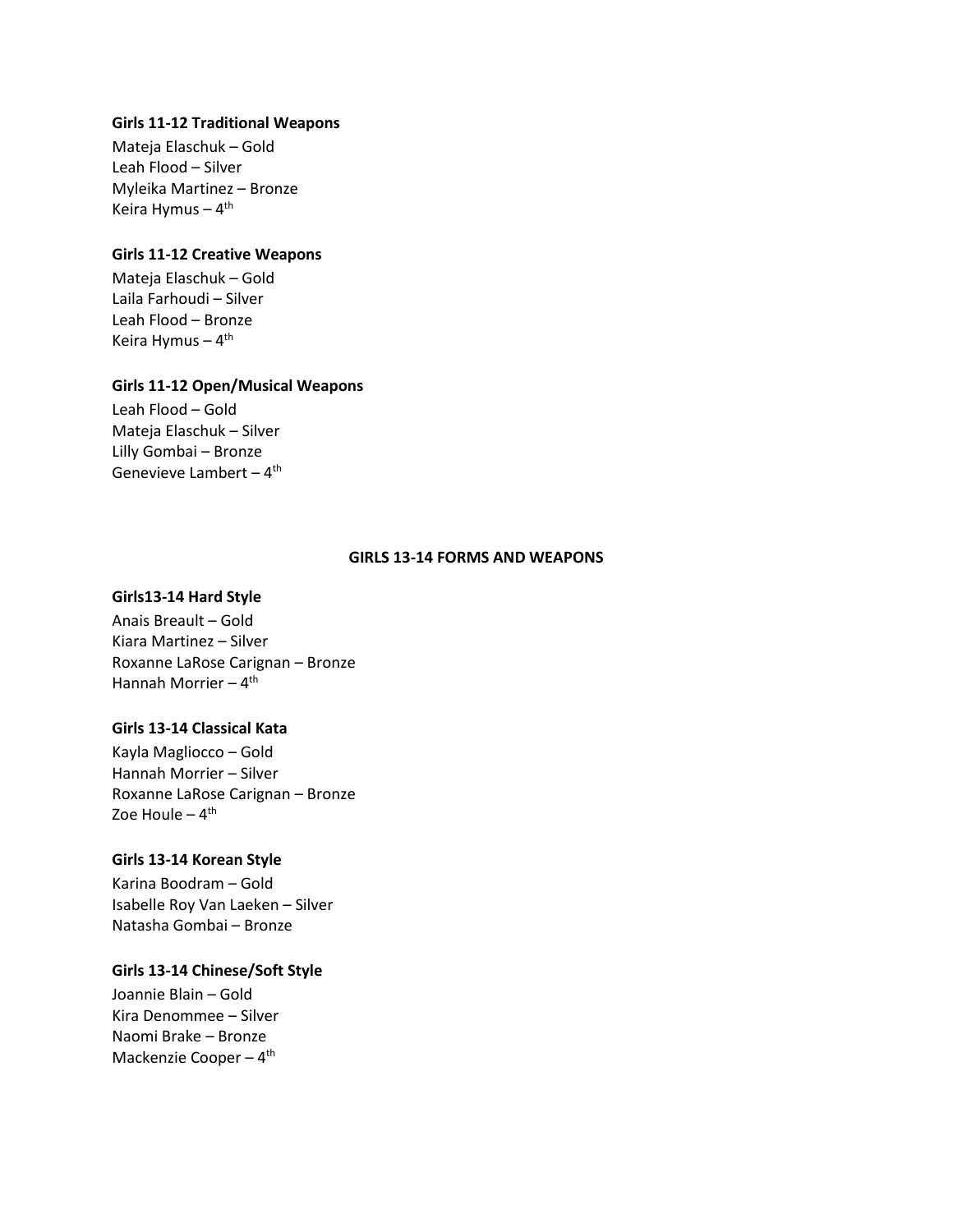#### **Girls 13-14 Free Style**

Joannie Blain – Gold Kira Denommee – Silver Annabelle Lefebvre – Bronze

## **Girls 13-14 Extreme**

Anais Breault – Gold Maya Larochelle – Silver Joannie Blain – Bronze Kiara Martinez – 4<sup>th</sup>

# **Girls 13-14 Traditional Weapons**

Abby Maguire – Gold Anais Breault – Silver Kiara Martinez – Bronze Karina Boodram – 4<sup>th</sup>

#### **Girls 13-14 Creative Weapons**

Abby Maguire – Gold Trista Gombai – Silver Emma Maguire – Bronze Karina Boodram – 4<sup>th</sup>

#### **Girls 13-14 Open/Musical Weapons**

Anais Breault – Gold Karina Boodram – Silver Joannie Blain – Bronze Trista Gombai <mark>–</mark> 4<sup>th</sup>

#### **GIRLS 15-17 FORMS AND WEAPONS**

# **Girls 15-17 Hard Style**

Stefany Mercier – Gold Andrea Elaschuk – Silver Megan Bowman – Bronze Mia Wistaff – 4<sup>th</sup>

# **Girls15-17 Classical Kata**

Stefany Mercier – Gold Megan Bowman – Silver Marissa Santiago – Bronze Sofia Dell <mark>–</mark> 4<sup>th</sup>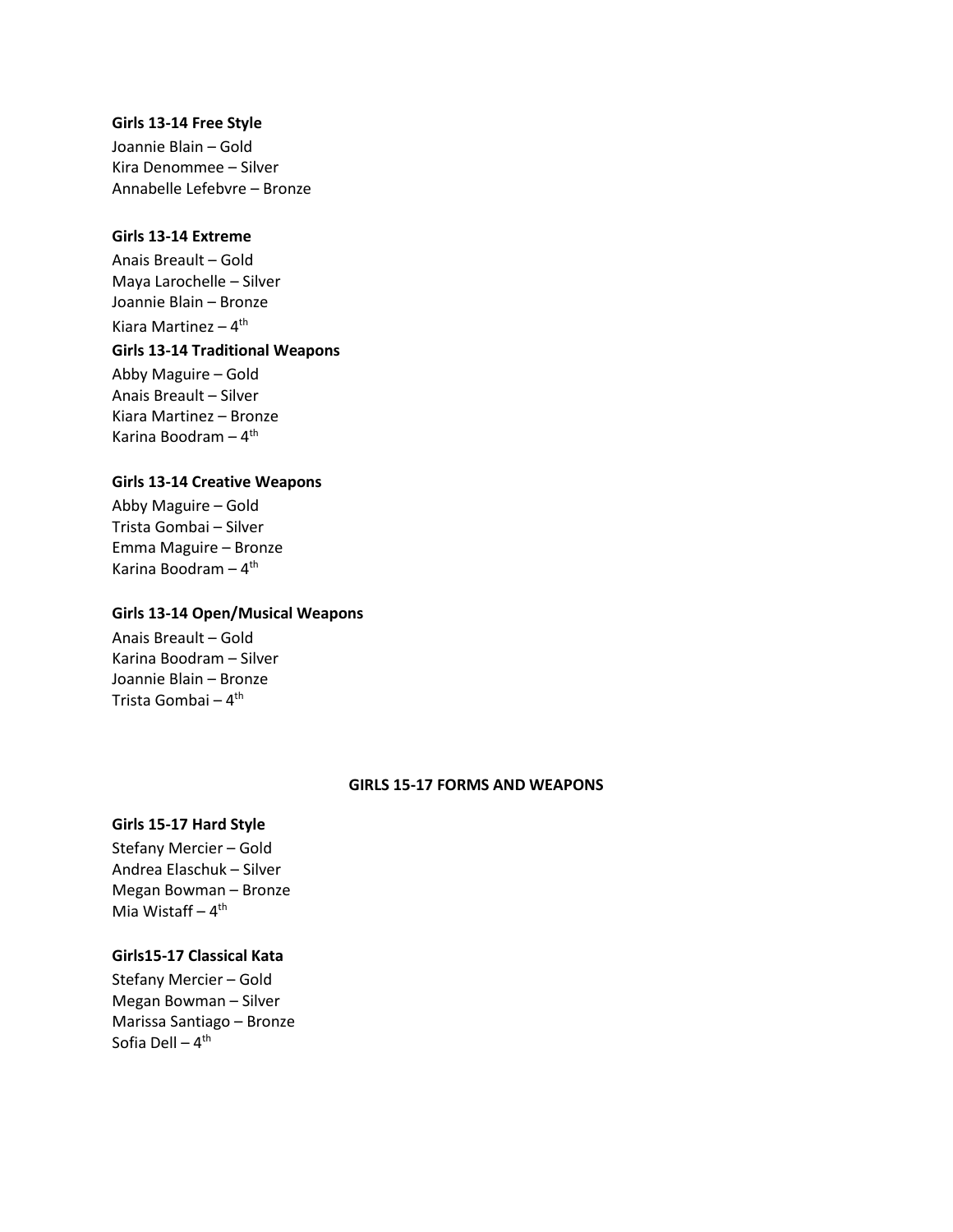### **Girls 15-17 Korean Style**

Rebecca McKay – Gold Montana Sacchetti – Silver Megan Bowman – Bronze

# **Girls 15-17 Chinese/Soft Style**

Rebecca McKay – Gold Yang Zhang – Silver Megan Bowman – Bronze

# **Girls 15-17 Free Style**

Maude Goyette – Gold Camille Couturier – Silver Carolanne Grenier – Bronze Yang Zhang – 4<sup>th</sup>

# **Girls 15-17 Extreme**

Maude Goyette – Gold Camille Couturier – Silver

### **Girls15-17 Traditional Weapons**

Andrea Elaschuk – Gold Mia Wistaff – Silver Stefany Mercier – Bronze Marissa Santiago – 4<sup>th</sup>

### **Girls 15-17 Creative Weapons**

Stefany Mercier – Gold Andrea Elaschuk – Silver Camille Couturier – Bronze Audrey Robitaille – 4<sup>th</sup>

# **Girls 15-17 Open/Musical Weapons**

Mia Wistaff – Gold Camille Couturier – Silver Montana Sacchetti – Bronze Rebecca McKay – 4<sup>th</sup>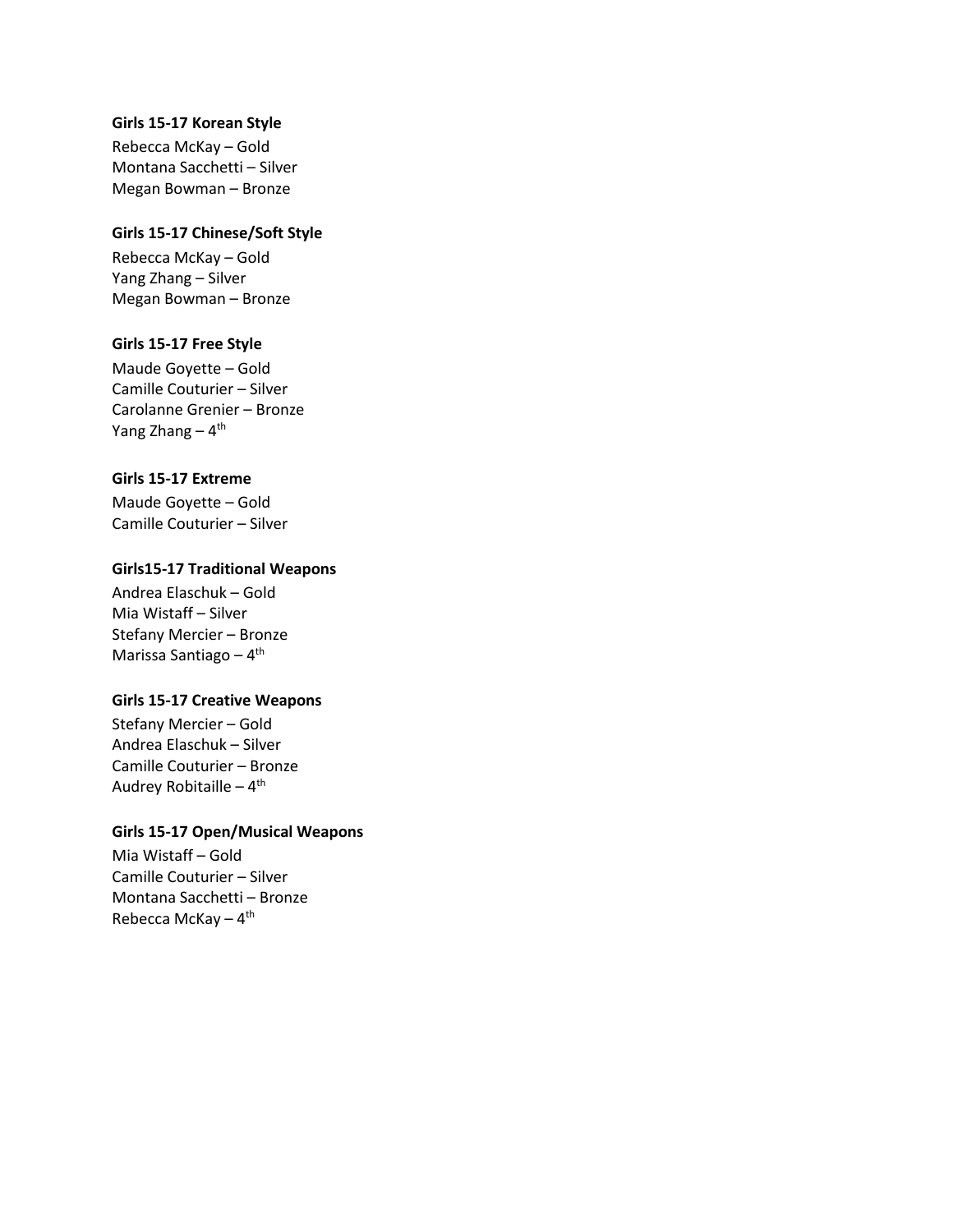#### **GIRLS 10 AND UNDER POINT SPARRING**

# **Girls 10 and under -25 kg**

Sandrine Audy – Gold Athena Papadatos - Silver

#### **Girls 10 and under -30 kg**

Kiana Pilon – Gold Vicky Auclair – Silver Milia Nadeau – Bronze

# **Girls 10 and under -35 kg**

Joanne Rajnandhini – Gold Talisa Cowley – Silver Kami Turcotte – Bronze Catherine Robson – 4<sup>th</sup>

# **Girls 10 and under -40 kg**

Oceane Dufour – Gold Jalyne Lorentz – Silver Jade Dittmer – Bronze Katelyn Ann Zukewich - 4<sup>th</sup>

#### **Girls 10 and under +40 kg**

Jessica Lee-An Tasse – Gold Ashley Johnston – Silver Alexis DeOliviera – Bronze Mathilde Nolasco – 4<sup>th</sup>

# **GIRLS 11-12 POINT SPARRING**

# **Girls 11-12 -35 kg**

Mateja Elaschuk – Gold Sidney MacNeill – Silver Mahyka Laurin – Bronze Haiyllee Enano-Santos – 4<sup>th</sup>

#### **Girls 11-12 -40 kg**

Laila Farhoudi – Gold Elizabeth Kells-Sanders – Silver Lilly Gombai – Bronze Eloise Kuelz – 4<sup>th</sup>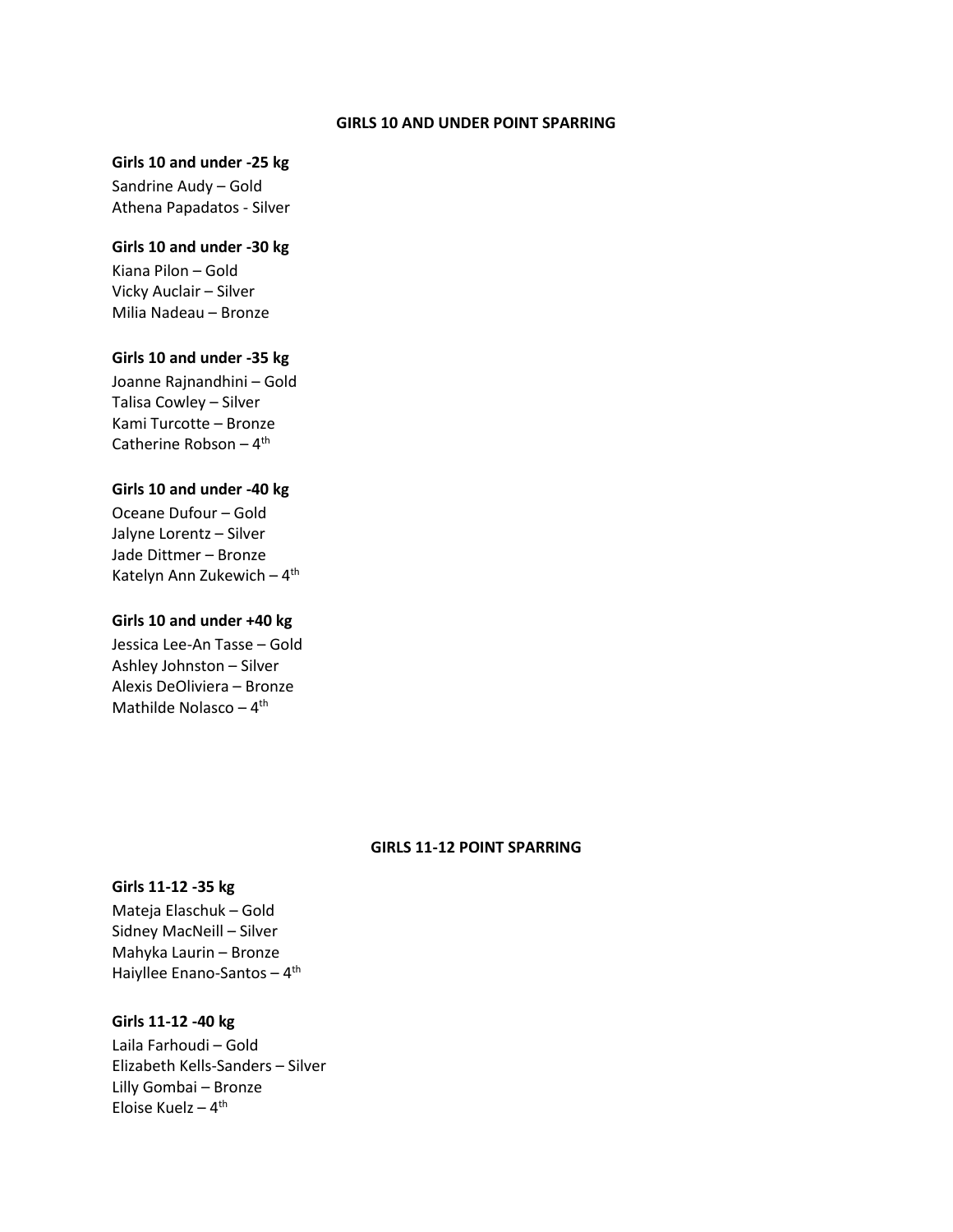#### **Girls 11-12 -45 kg**

Juliette St. Jean – Gold Bronwyn Foote – Silver Katarina Tessier – Bronze Naomie Smith – 4<sup>th</sup>

### **Girls 11-12 -50 kg**

Hailey Fitzpatrick – Gold Leah Flood – Silver Allison Unruh – Bronze Iaroslava Posmae – 4<sup>th</sup>

# **Girls 11-12 +50 kg**

Katarina Herman – Gold Gabrielle Scoon – Silver Aurelie Goudreau – Bronze Angela Thomai – 4<sup>th</sup>

# **GIRLS 13-14 POINT SPARRING**

#### **Girls 13-14 -45 kg**

Emma Maguire – Gold Karina Boodram – Silver Sierra Vergette – Bronze Kayla Magliocco – 4<sup>th</sup>

#### **Girls 13-14 -50 kg**

Emily Fox – Gold Abby Maguire – Silver Natasha Gombai - Bronze

#### **Girls 13-14 -55 kg**

Annabelle Lefebvre – Gold Zoe Houle – Silver Teanna Bain – Bronze Trista Gombai <mark>–</mark> 4<sup>th</sup>

# **Girls 13-14 -60 kg**

Avery Anderson – Gold Hannah Morrier – Silver Alicia Gagnon – Bronze Roxanne LaRose Carignan – 4<sup>th</sup>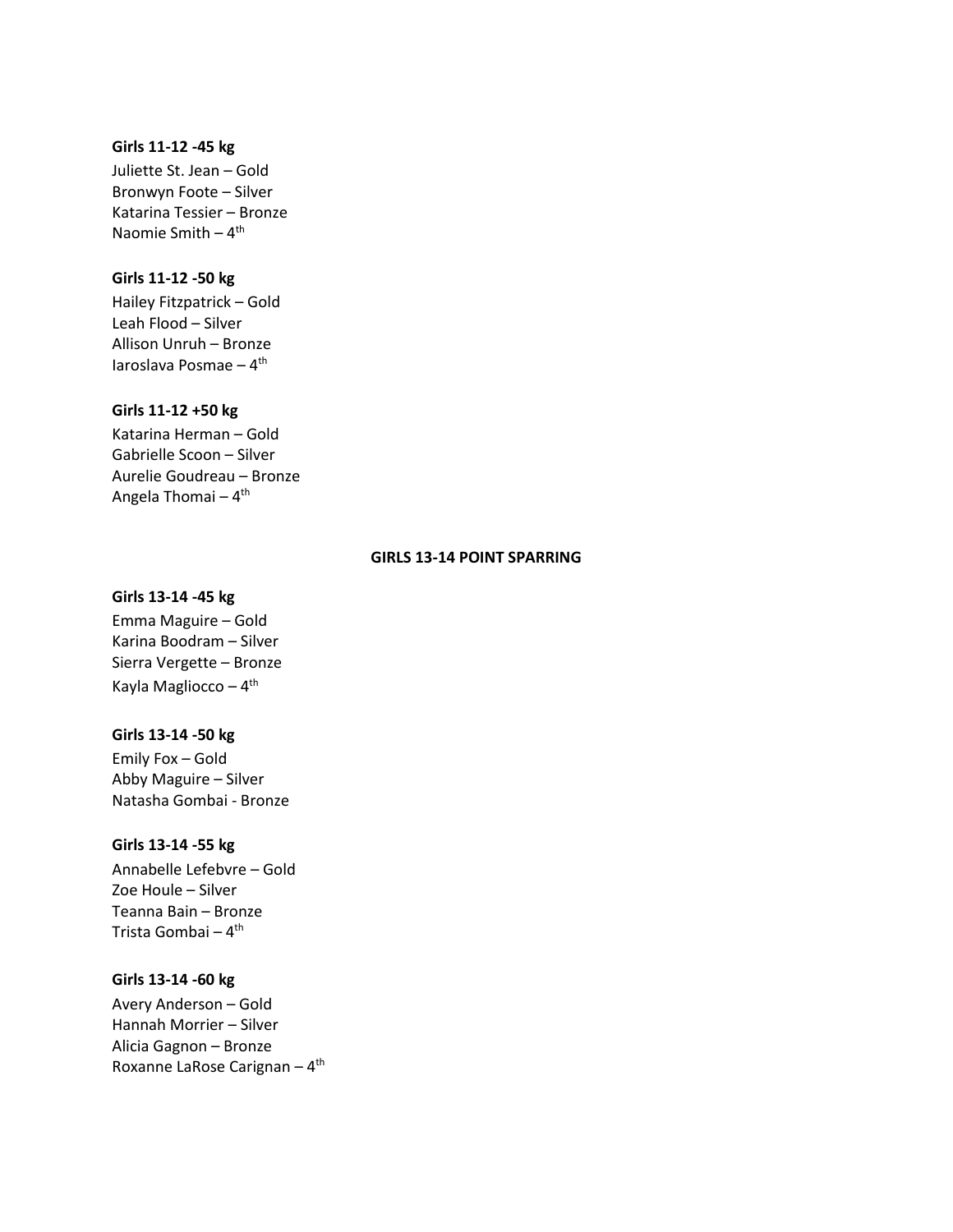#### **Girls 13-14 +60 kg**

Caylie Castonguay – Gold Sophie Lafond – Silver Alessia DiPasqua – Bronze Amber Bezaire – 4<sup>th</sup>

# **GIRLS 15-17 POINT SPARRING**

**Girls 15-17 -50 kg**  Marissa Santiago – Gold Montana Sacchetti – Silver

# **Girls 15-17 -55 kg**

Andrea Elaschuk – Gold Yang Zhang – Silver

# **Girls 15-17 -60 kg**

Alexis McCreath Frangakis – Gold Justine Senechal – Silver Izzy Conti – Bronze Alyson Bourassa – 4<sup>th</sup>

# **Girls 15-17 -65 kg**

Madelyn Lett – Gold Amy Suretsky – Silver

### **Girls 15-17 +65 kg**

Oceane Cote – Gold Colby Paterson – Silver Abigail Hounsell – Bronze Megan Cooper - 4<sup>th</sup>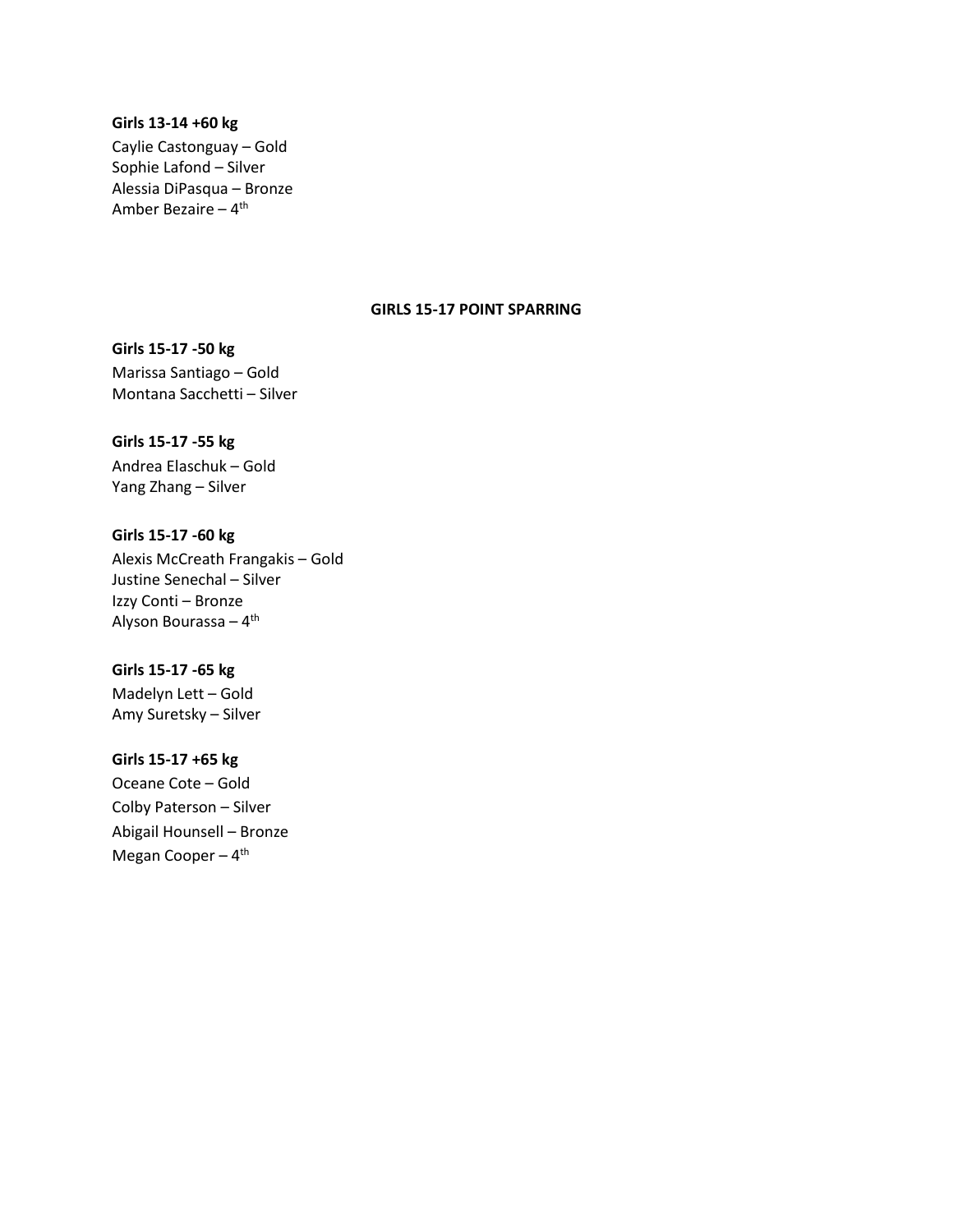#### **GIRLS 10 AND UNDER LIGHT CONTACT**

**Girls 10 and under -25 kg LC** Sandrine Audy – Gold

**Girls 10 and under -30 kg LC** Kiana Pilon – Gold

# **Girls 10 and under -35 kg LC** Joanne Rajnandhini – Gold Emily McWilliam – Silver Talisa Cowley – Bronze

**Girls 10 and under -40 kg LC** Oceane Dufour – Gold Emy Lamoureux – Silver Katelyn Ann Zukewich – Bronze

**Girls 10 and under +40 kg LC** Ashley Johnston – Gold

# **GIRLS 11-12 LIGHT CONTACT**

**Girls 11-12 -35 kg LC** Sidney MacNeill – Gold Mateja Elaschuk – Silver

# **Girls 11-12 -40 kg LC** Elizabeth Kells-Sanders – Gold Laila Farhoudi – Silver Lilly Gombai – Bronze

**Girls 11-12 -45 kg LC - none**

**Girls 11-12 -50 kg LC** Allison Unruh - Gold

### **Girls 11-12 +50 kg LC**

Katarina Herman – Gold Angela Thomai – Silver Kenzie Kilmer – Bronze Keira Hymus – 4<sup>th</sup>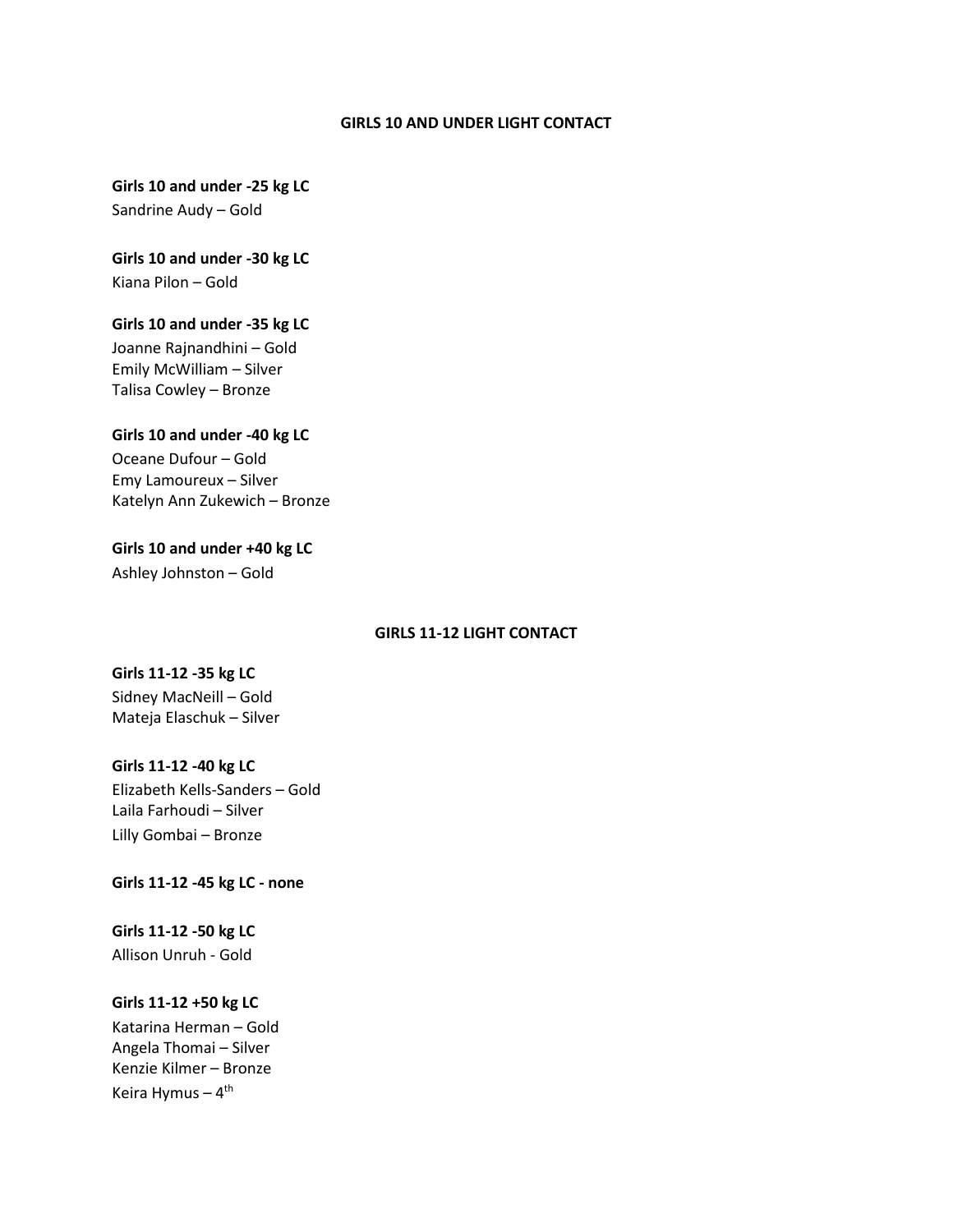#### **GIRLS 13-14 LIGHT CONTACT**

# **Girls 13-14 -45 kg LC – none**

#### **Girls 13-14 -50 kg LC**

Abby Maguire – Gold Emily Fox – Silver

# **Girls 13-14 -55 kg LC**

Teanna Bain – Gold Mackenzie Cooper – Silver

#### **Girls 13-14 -60 kg LC**

Avery Anderson – Gold Sierra Haskett – Silver Alicia Gagnon – Bronze

**Girls 13-14 +60 kg LC – none** 

# **GIRLS 15-17 LIGHT CONTACT**

# **Girls 15-17 -50 kg LC** Alexis Felvinti – Gold

# **Girls 15-17 -55 kg LC** Andrea Elaschuk – Gold Parneon Zakikhan-Alangel - Silver Yang Zhang – Bronze Nikola Roumeliotis – 4<sup>th</sup>

# **Girls 15-17 -60 kg LC** Alexis McCreath-Frangakis – Gold Carolanne Grenier – Silver

# **Girls 15-17 -65 kg LC** Amy Suretsky – Gold Rebecca McKay – Silver Madelynn Lett – Bronze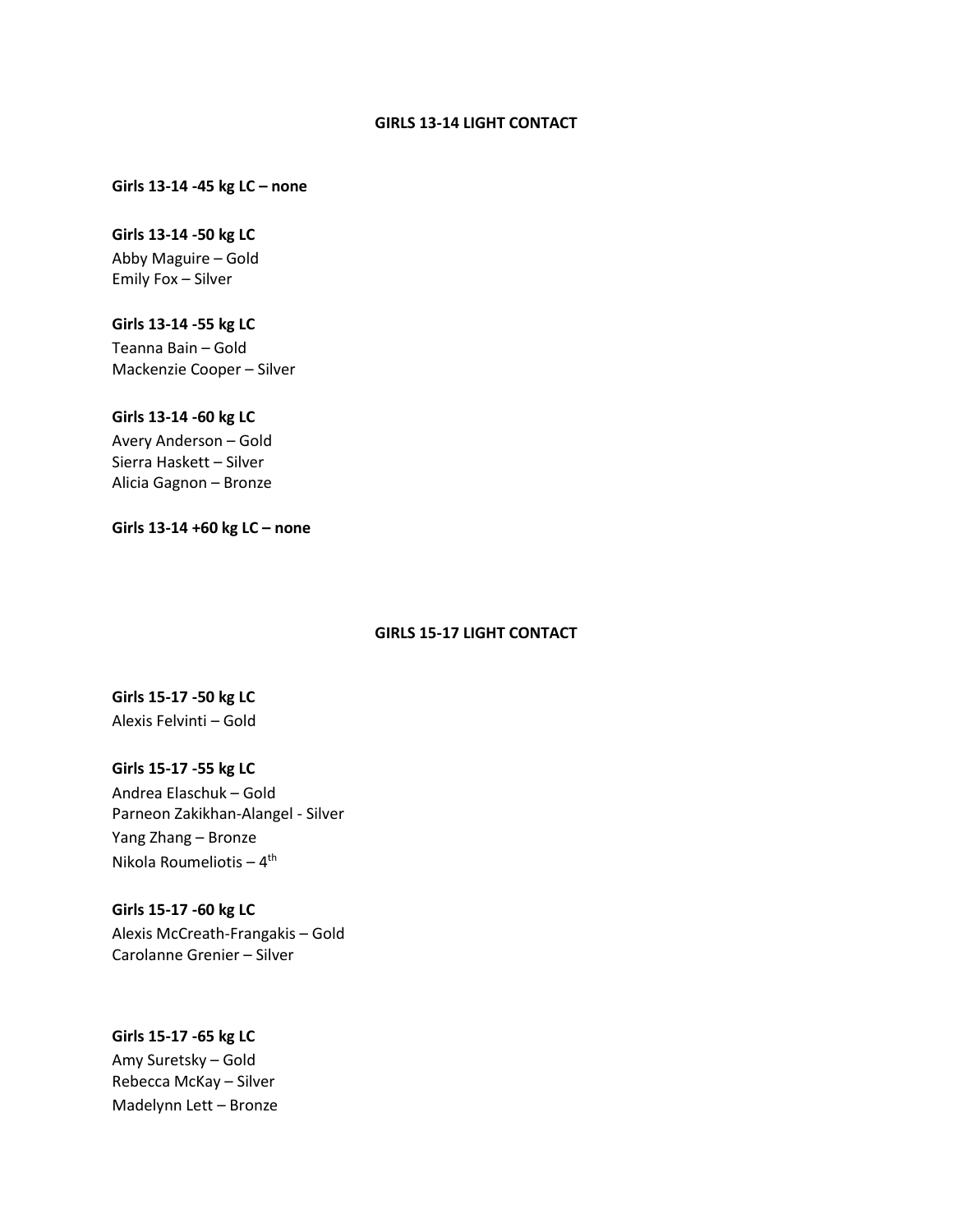# **Girls 15-17 +65 kg LC**

Megan Cooper – Gold Taylor Meadus – Silver Stephanie Burnett – Bronze Abigail Hounsell – 4<sup>th</sup>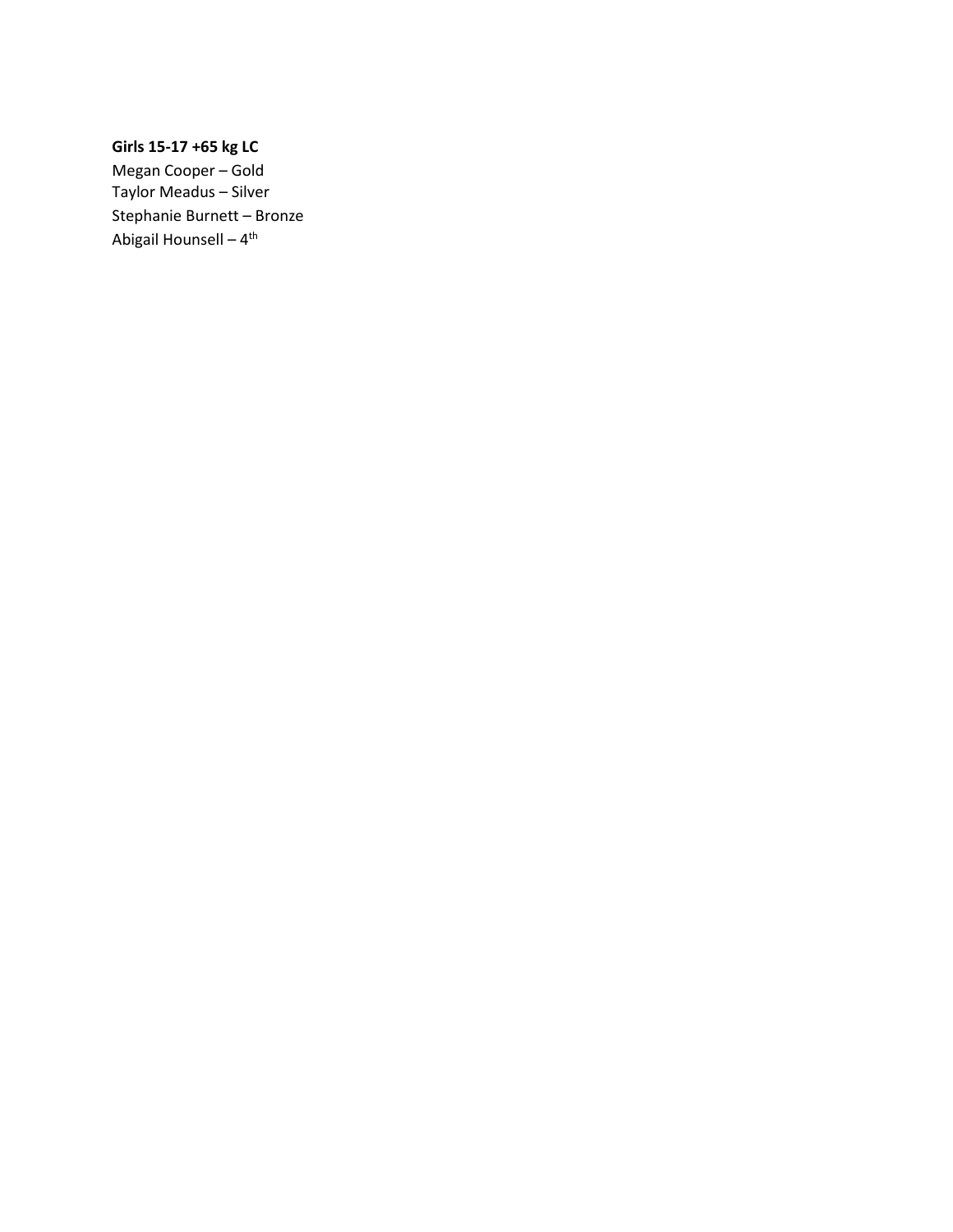#### **MEN FORMS AND WEAPONS**

#### **Men 18-34 Hard Style**

Ryan Potter – Gold Hector Jordan – Silver Ben Clarke – Bronze Kyle Seguin – 4<sup>th</sup>

### **Men Classical Kata**

Ben Clarke – Gold Ryan Potter – Silver Pascal Dery – Bronze Miguel Dinel-Lavoie - 4<sup>th</sup>

#### **Men 18-34 Korean Style**

Hector Jordan – Gold

# **Men 18-34 Chinese/Soft Style - none**

# **Men 18-34 Free Style**  Pascal Dery – Gold

# **Men 18-34 Extreme - none**

# **Men 18-34 Traditional Weapons**

Alexandre Peloquin – Gold Ryan Potter – Silver

### **Men 18-34 Creative Weapons**

Ben Clarke – Gold Kyle Seguin – Silver Jean Francois Brebion – Bronze Alexandre Peloquin – 4<sup>th</sup>

**Men 18-34 Open/Musical Weapons** 

Alexandre Peloquin – Gold

# **Men 35 and over Traditional Forms**

Pascal Dery – Gold Kent Ouellet – Silver

# **Men 35 and over Traditional Weapons**

Pascal Dery – Gold Cory Courtemanche – Silver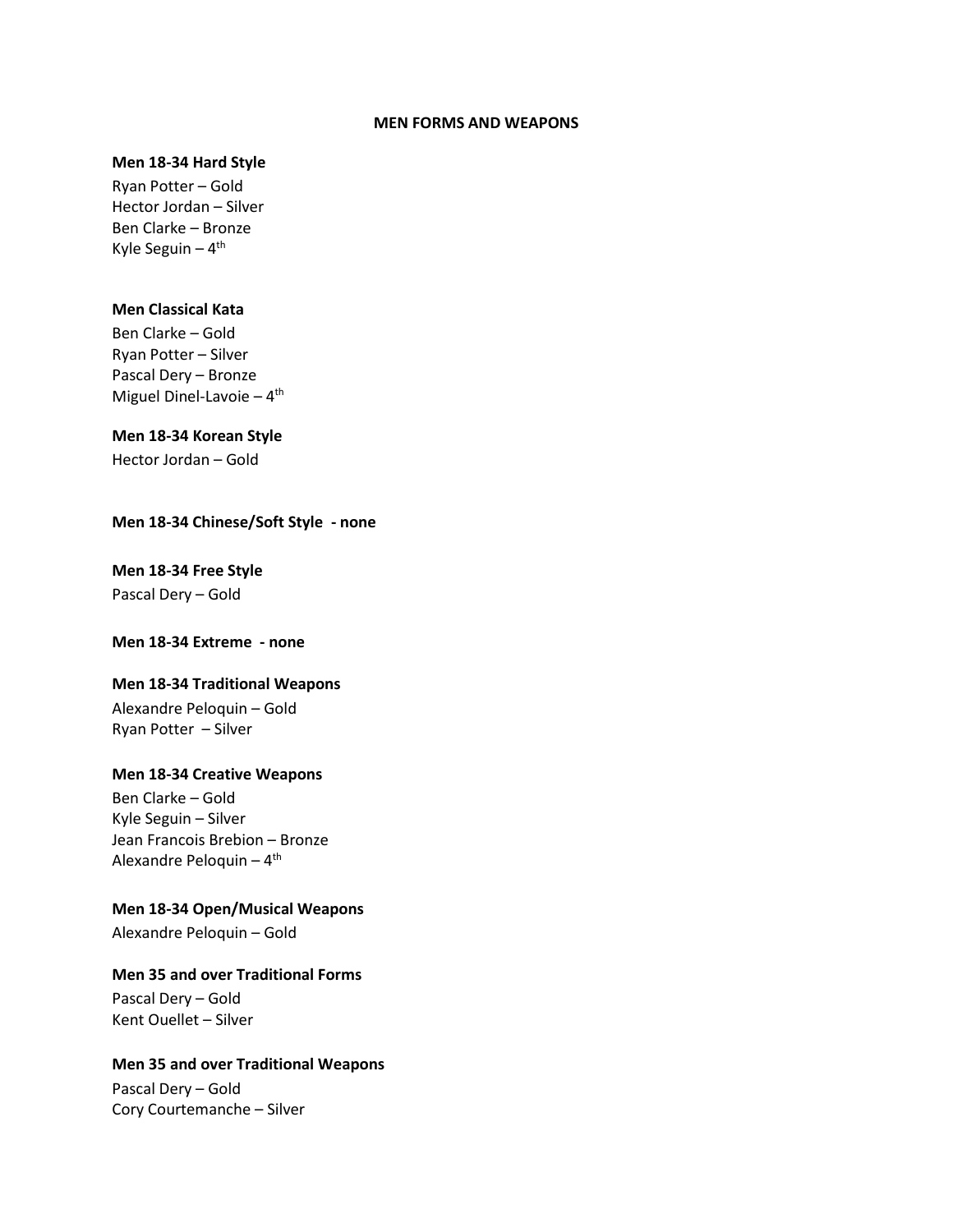#### **Men 35 and over Creative Weapons**

Pascal Dery – Gold

# **Men 42 and over Traditional Forms**

Mike Hill – Gold Elhadji Mamado Diarra – Silver Camille Lavallee – Bronze Steve Gombai <mark>–</mark> 4<sup>th</sup>

#### **Men 42 and Over Traditional Weapons**

Steve Gombai – Gold Mike Hill – Silver Pierre Drouin – Bronze

# **Men 42 and Over Creative Weapons**

Steve Gombai – Gold

#### **MEN POINT SPARRING**

# **Men 18-34 -60 kg**  Ben Clarke – Gold Jhonson Garzon – Silver

#### **Men 18-34 -65 kg**

Robbie Lavoie – Gold Emile Dubord – Silver

### **Men 18-34 -70kg**

Justin Liu – Gold Jerome Bernard – Silver Charles Lapointe – Bronze Ryan Vallee – 4<sup>th</sup>

# **Men 18-34 -75kg**

Cody Diesbourg – Gold Tareq Abu Khadra - Silver

# **Men 18-34 -80 kg**

Mitch Triplett – Gold Hector Jordan – Silver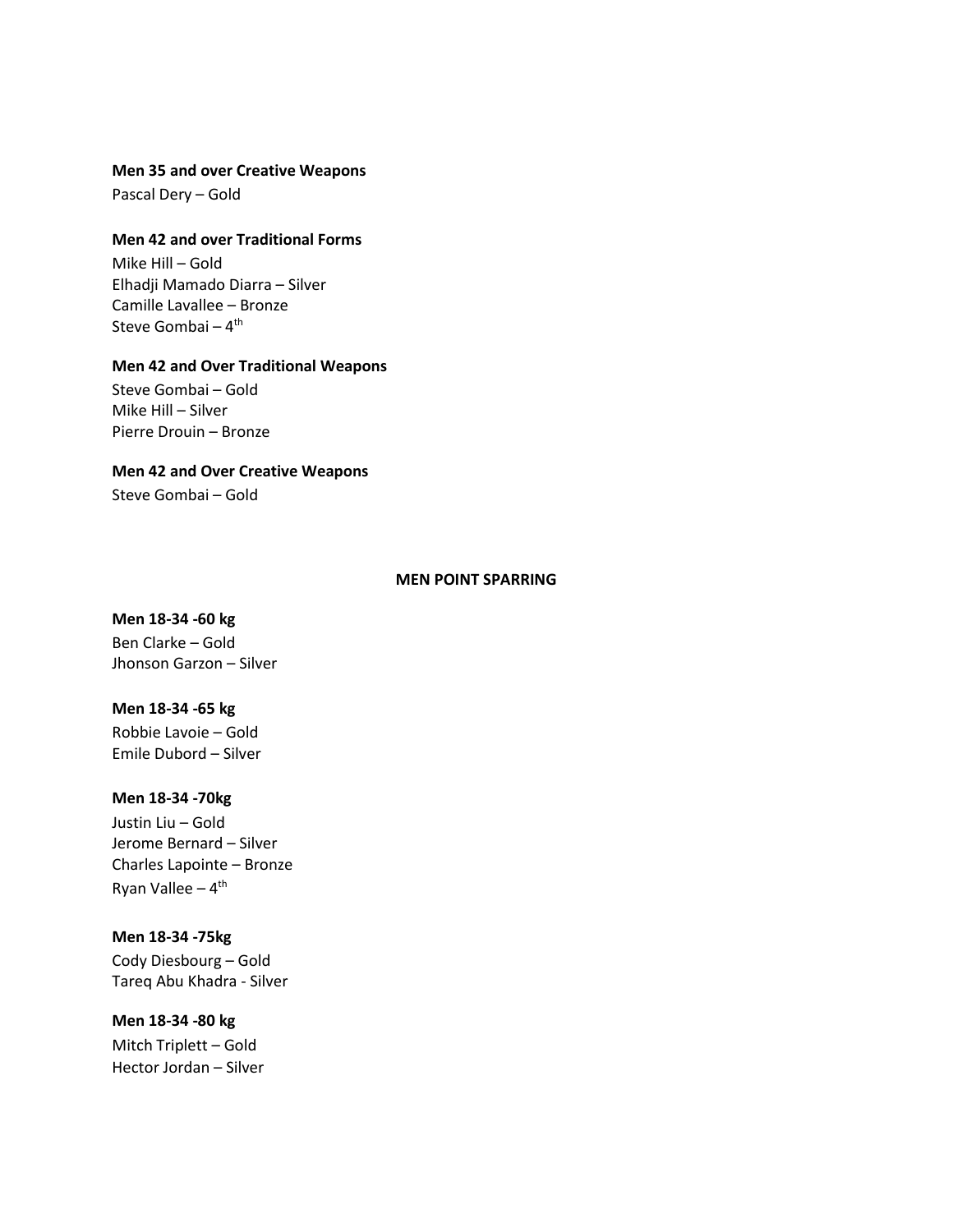#### **Men 18-34 -85 kg**

Kevin Dang – Gold Jeremy Roberts – Silver Alex Foley – Bronze

### **Men 18-34 -90 kg - none**

#### **Men 18-34 +90 kg**

Alexandre Baril – Gold Vincenzo Geminelli – Silver Tom Roberts – Silver Francis Rolland – 4<sup>th</sup>

# **Men 35 and over -75 kg**

Jonathan Milot – Gold Kent Ouellet – Silver Byron Laws – Bronze

### **Men 35 and over -85 kg**

Graeme Kay – Gold Eric Noel – Silver Pierre Drouin – Bronze Cory Courtemanche – 4<sup>th</sup>

# **Men 35 and Over +85 kg**

Steve Bonnici – Gold Francis Rolland – Silver Stephane Marceau – Bronze

# **Men 42 and Over -75 kg**  Byron Laws – Gold

# **Men 42 and Over -85 kg**

Sylvain Chabot – Gold Pierre Drouin – Silver Camille Lavallee – Bronze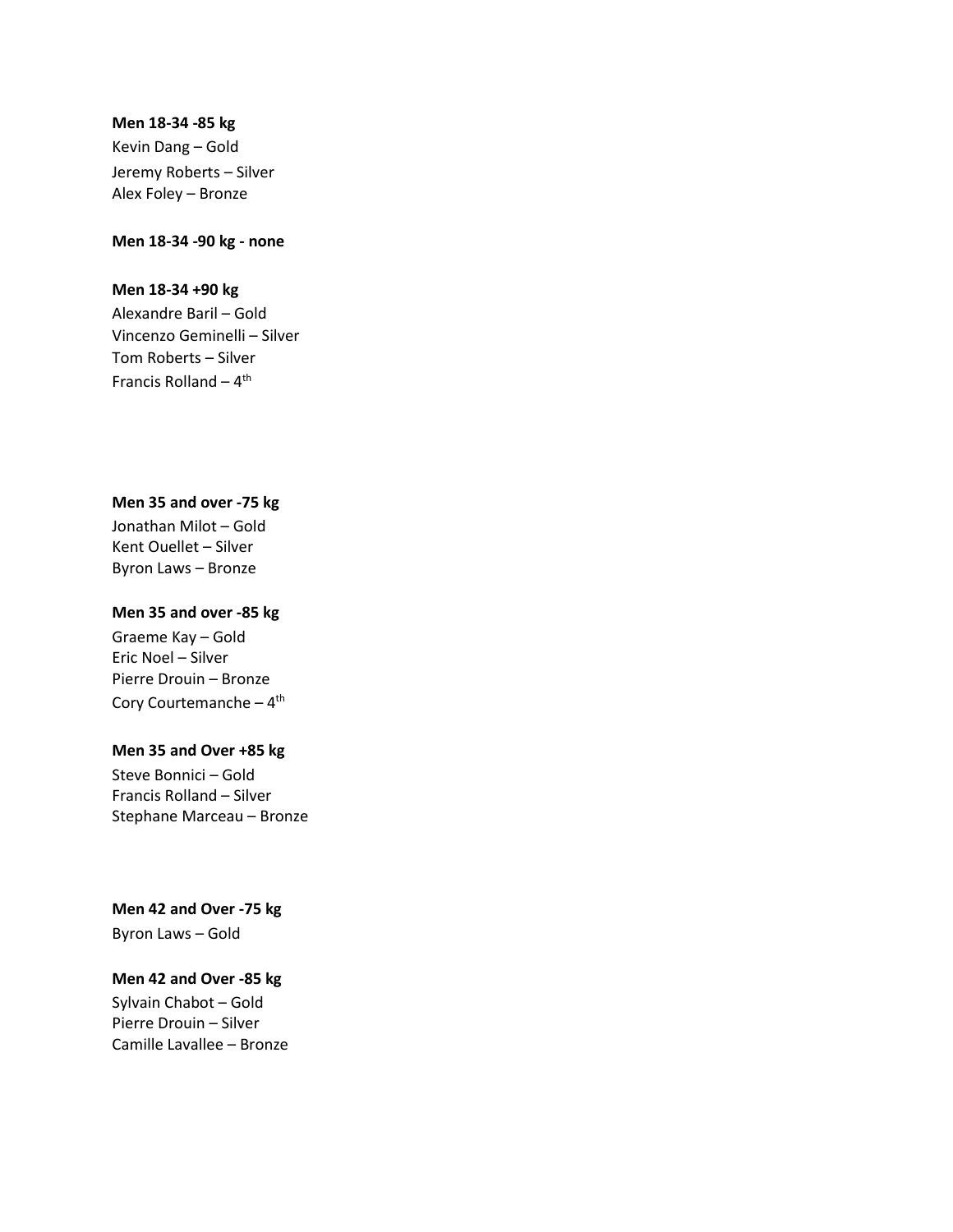# **Men 42 and Over +85 kg**

Jevon Rudder – Gold Chris Kendall – Silver Richard Goodridge – Bronze

**Men 48 and Over -85 kg**  Camille Lavellee – Gold

**Men 48 and Over +85 kg**  Richard Goodridge – Gold Scott Kenny – Silver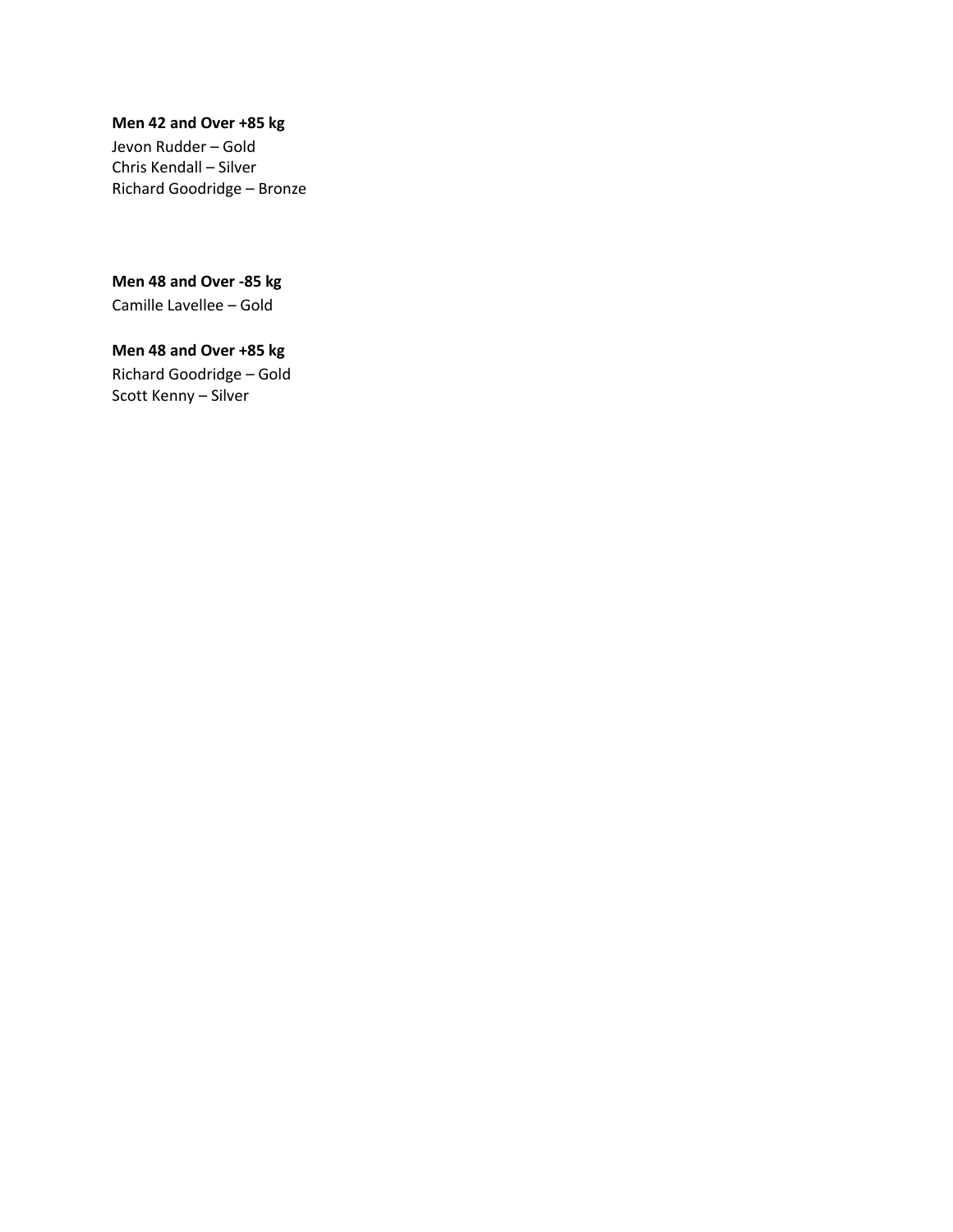#### **MEN LIGHT CONTACT**

**Men 18-34 -60kg LC**  Jhonson Garzon – Gold

**Men 18-34 -65kg LC – none Men 18-34 -70kg LC** Dakota Martin – Gold

**Men 18-34 -75kg LC** Rocky Huynh – Gold Tareq Abu Khadra – Silver

**Men 18-34 -80kg LC** Mitch Triplett – Gold

**Men 18-34 -85 kg LC**  Jeremy Roberts – Gold

**Men 18-34 -90 kg LC – none** 

#### **Men 18-34 +90 kg LC**

Vincenzo Geminelli – Gold Patrick Grigg – Silver Cody Martin – Bronze Matt Gurney – 4<sup>th</sup>

**Men 35 and over -75 kg LC – none** 

**Men 35 and over -85 kg LC**  Cory Courtemanche – Gold Graeme Kay – Silver

**Men 35 and over +85 kg LC**  Stephane Marceau – Gold

**Men 42 and Over -75 kg LC – none** 

**Men 42 and Over -85 kg LC** Greg Rockefeller – Gold Pierre Drouin – Silver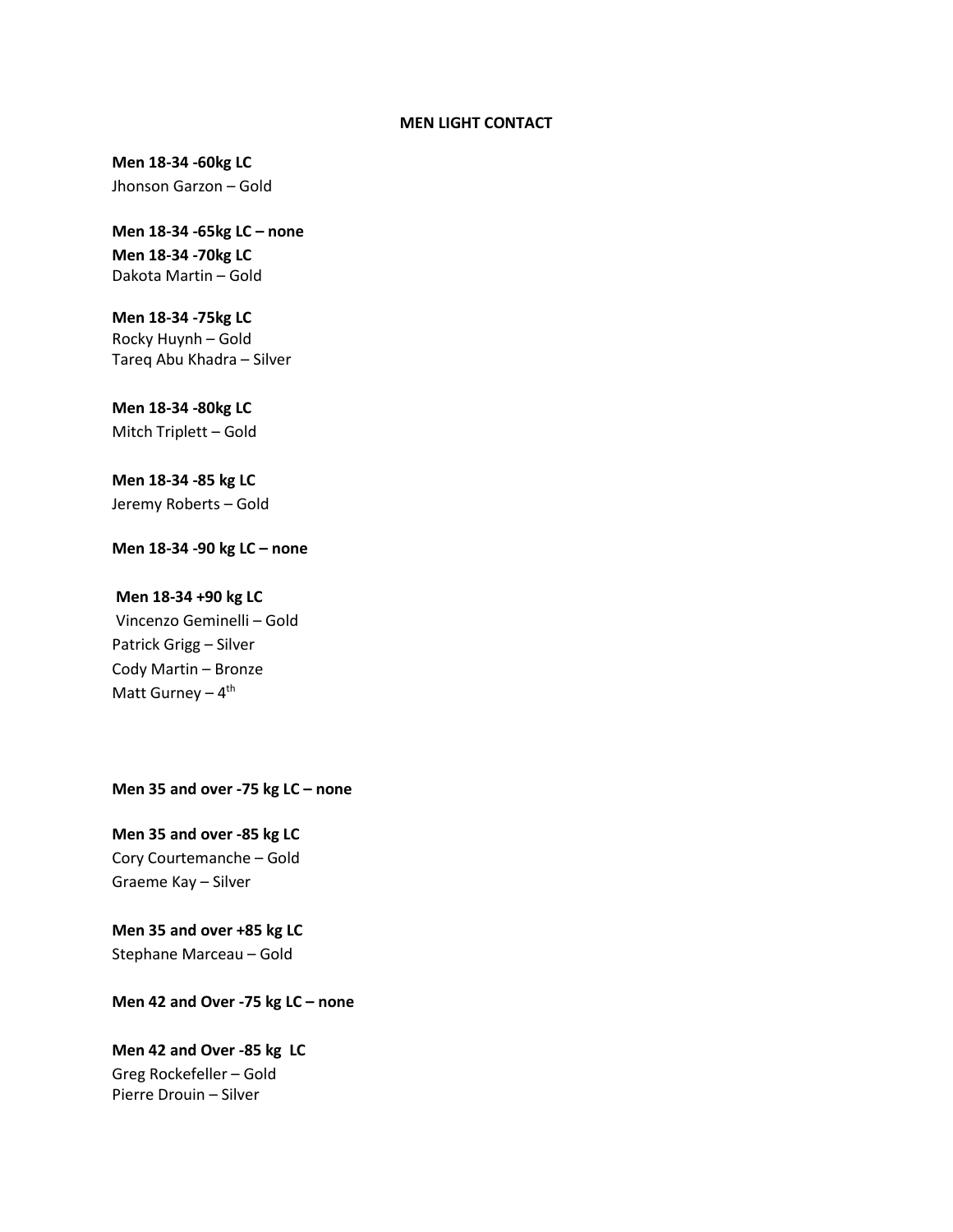# **Men 42 and Over +85 kg LC**

Jevon Rudder – Gold Chris Kendall – Silver

**Men 48 and Over -75 kg LC – none** 

**Men 48 and Over -85 kg LC – none** 

**Men 48 and Over +85 kg LC** Mike Hill – Gold Scott Kenny – Silver Denva Roentgen – Bronze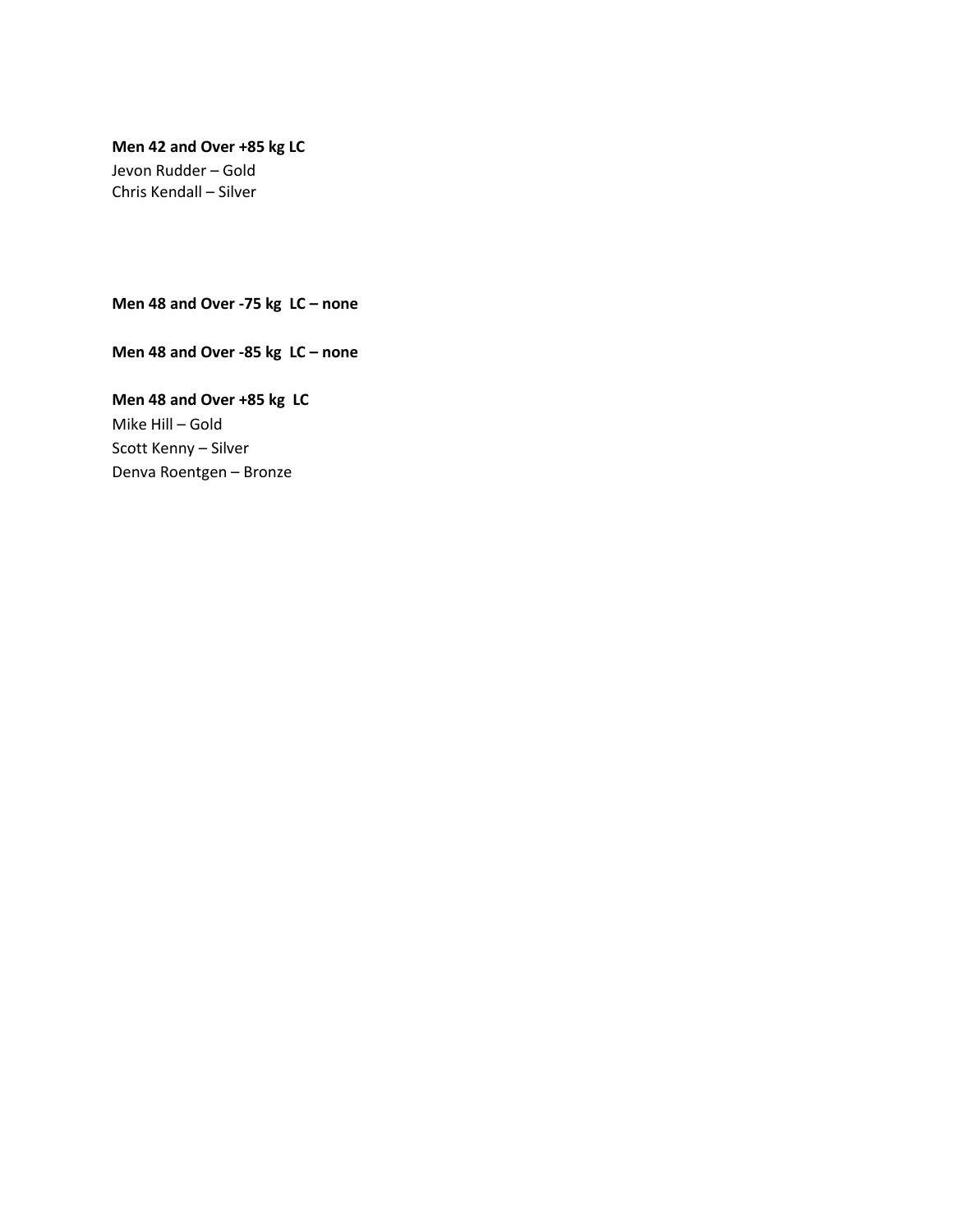#### **WOMEN FORMS AND WEAPONS**

### **Women 18-34 Hard Style**

Subhadra Shrestha – Gold Melissa Baillargeon – Silver Laura Kemp – Bronze Suzie Rail – 4<sup>th</sup>

# **Women 18-34 Classical Kata**

Subhadra Shrestha – Gold Melissa Baillargeon – Silver Laura Kemp – Bronze Suzie Rail – 4<sup>th</sup>

### **Women 18-34 Korean Style**

Megan Tassone – Gold Vanessa Drouin – Silver

# **Women18-34 Chinese/Soft Style**

Chanel Emond – Gold Vanessa Drouin – Silver Megan Tassone – Bronze Dana Broadhead – 4<sup>th</sup>

# **Women 18-34 Freestyle**

Chanel Emond – Gold

# **Women 18-34 Extreme**

Chanel Emond – Gold

### **Women 18-34 Traditional Weapons**

Melissa Baillargeon – Gold Laura Kemp – Silver Suzie Rail – Bronze Vanessa Drouin – 4<sup>th</sup>

#### **Women 18-34 Creative Weapons**

Melissa Baillargeon – Gold Chanel Emond – Silver Vanessa Drouin -Bronze Marie-Pier Pilon – 4<sup>th</sup>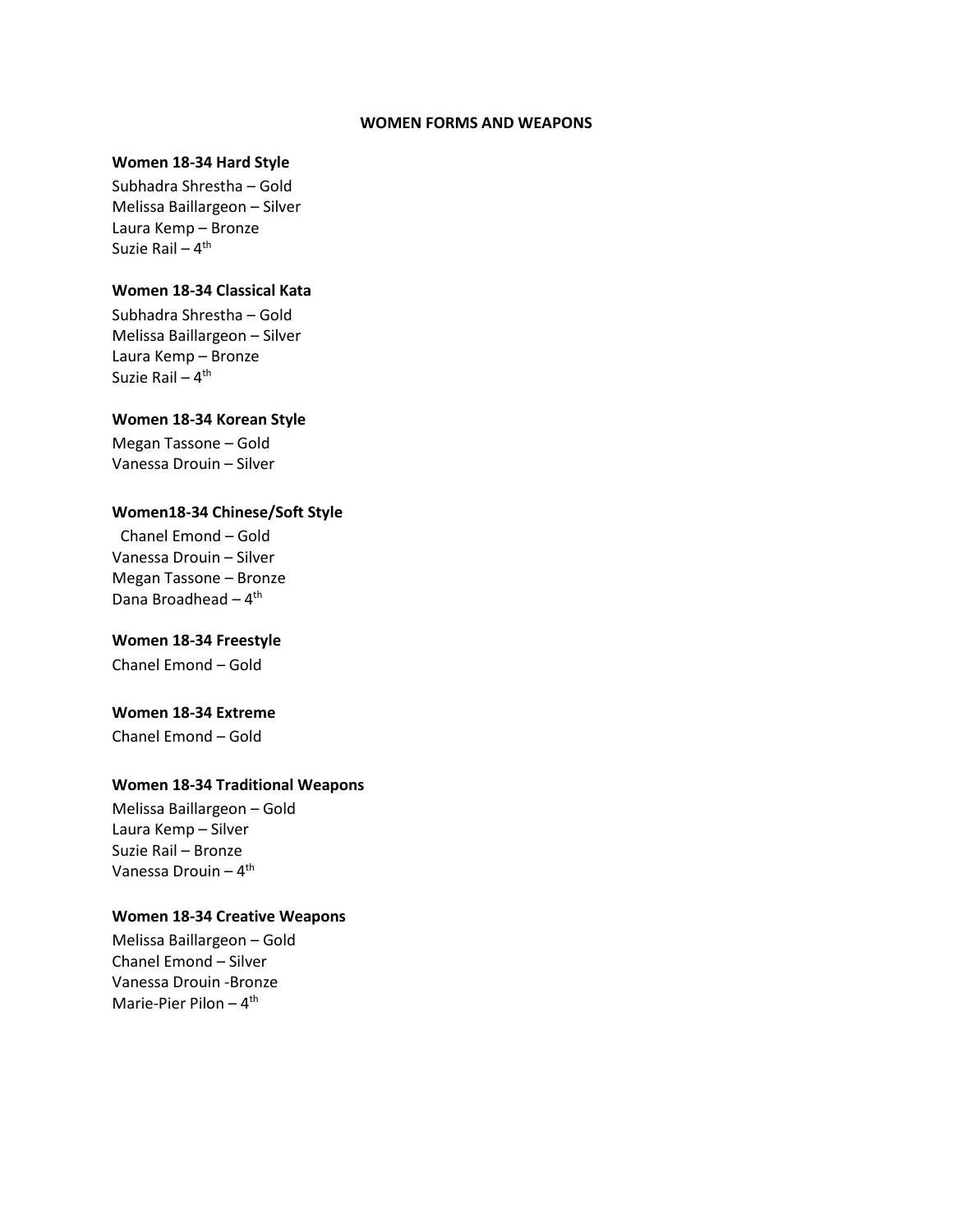#### **Women 18-34 Open/Musical Weapons**

Melissa Baillargeon – Gold Elise Lariviere – Silver Chanel Emond – Bronze

# **Women 35 and over Traditional Forms**

Marylene Mercier – Gold Juli eAnctil – Silver Katherine Rivard – Bronze Heather Liabotis – 4<sup>th</sup>

#### **Women 35 and over Traditional Weapons**

Marylene Mercier – Gold Heather Liabotis – Silver Suzie Rail – Bronze Lynnea Zuefle – 4<sup>th</sup>

### **Women 35 and Over Creative Weapons**

Heather Liabotis – Gold Suzie Rail – Silver Isabelle Preston – Bronze Tammy Sampson – 4<sup>th</sup>

### **Women 42 and over Traditional Forms**

Marylene Mercier – Gold Julie Anctil – Silver Heather Liabotis – Bronze Brigitte Pellerin – 4<sup>th</sup>

# **Women 42 and Over Traditional Weapons**

Heather Liabotis – Gold Marylene Mercier – Silver Gordana Elaschuk – Bronze Julie Anctil <mark>–</mark> 4<sup>th</sup>

#### **Women 42 and Over Creative Weapons**

Heather Liabotis – Gold Tammy Samson – Silver Marie Josee Paradis – Bronze Marie Pier Morin – 4<sup>th</sup>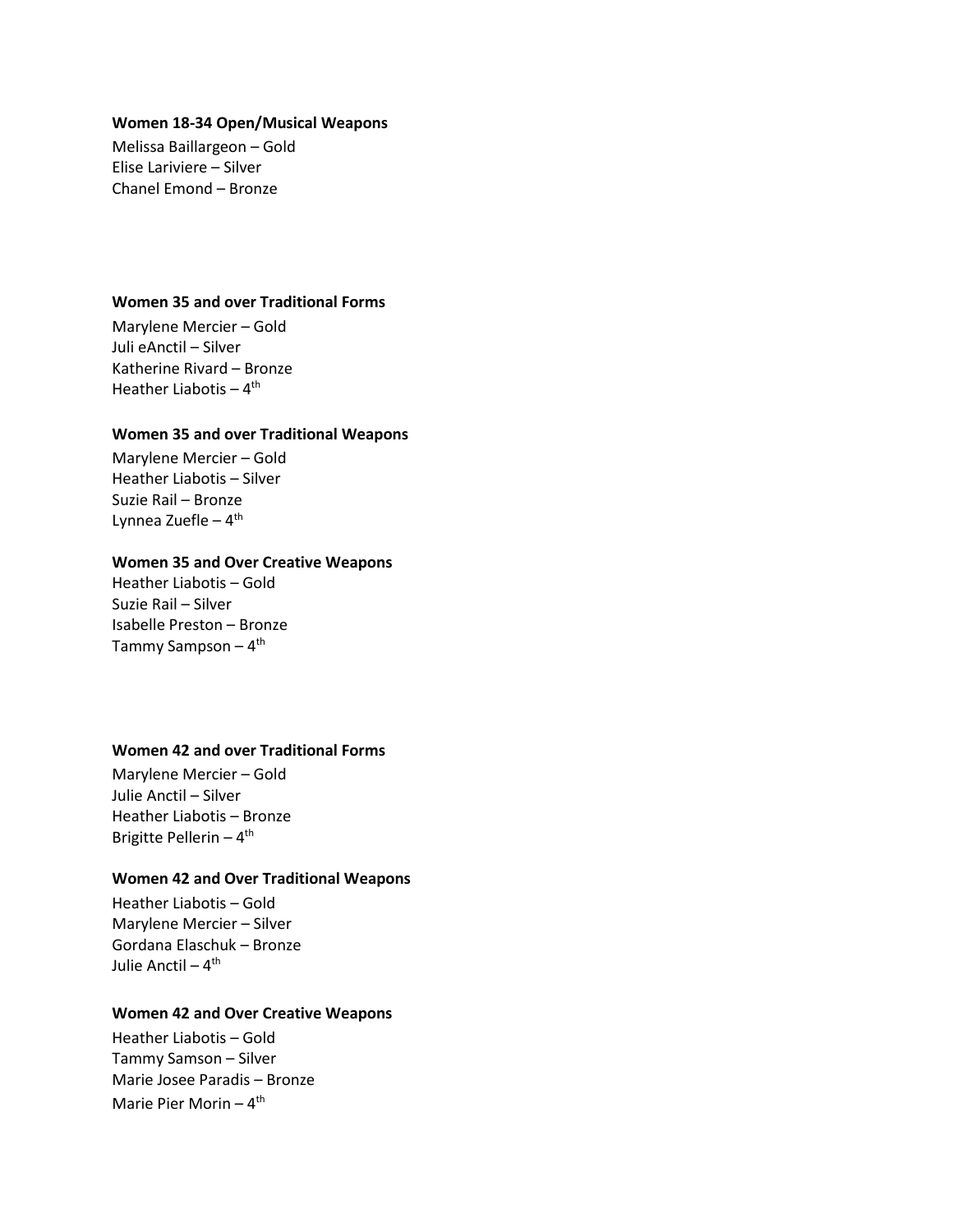#### **Women Point Sparring**

### **Women 18-34 -50 kg – none**

#### **Women 18-34 -55 kg**

Anne-Sara Cayer – Gold Julie Metivier-Menard – Silver Megan Tassone - Bronze

### **Women 18-34 -60kg**

Elyse Gorrell – Gold Maeghan Cotterill – Silver Lara Desrochers – Bronze

# **Women 18-34 -65kg**

Marie Eve Roy Ducharme – Gold Rachel Vincent – Silver

# **Women 18-34 -70kg – none**

**Women 18-34 +70 kg – none** 

### **Women 35 and over -65 kg**

Maeghan Cotterill – Gold Julie Rioux – Silver Brigitte Pellerin – Bronze Annie Lachance – 4<sup>th</sup>

### **Women 35 and over +65 kg**

Elise Prevost – Gold Martina Couture – Silver Isabelle Barbeau – Bronze Carol Sadler – 4<sup>th</sup>

# **Women 42 and Over -65 kg**

Brigitte Pellerin – Gold Anna Belanger – Silver Gordana Elaschuk – Bronze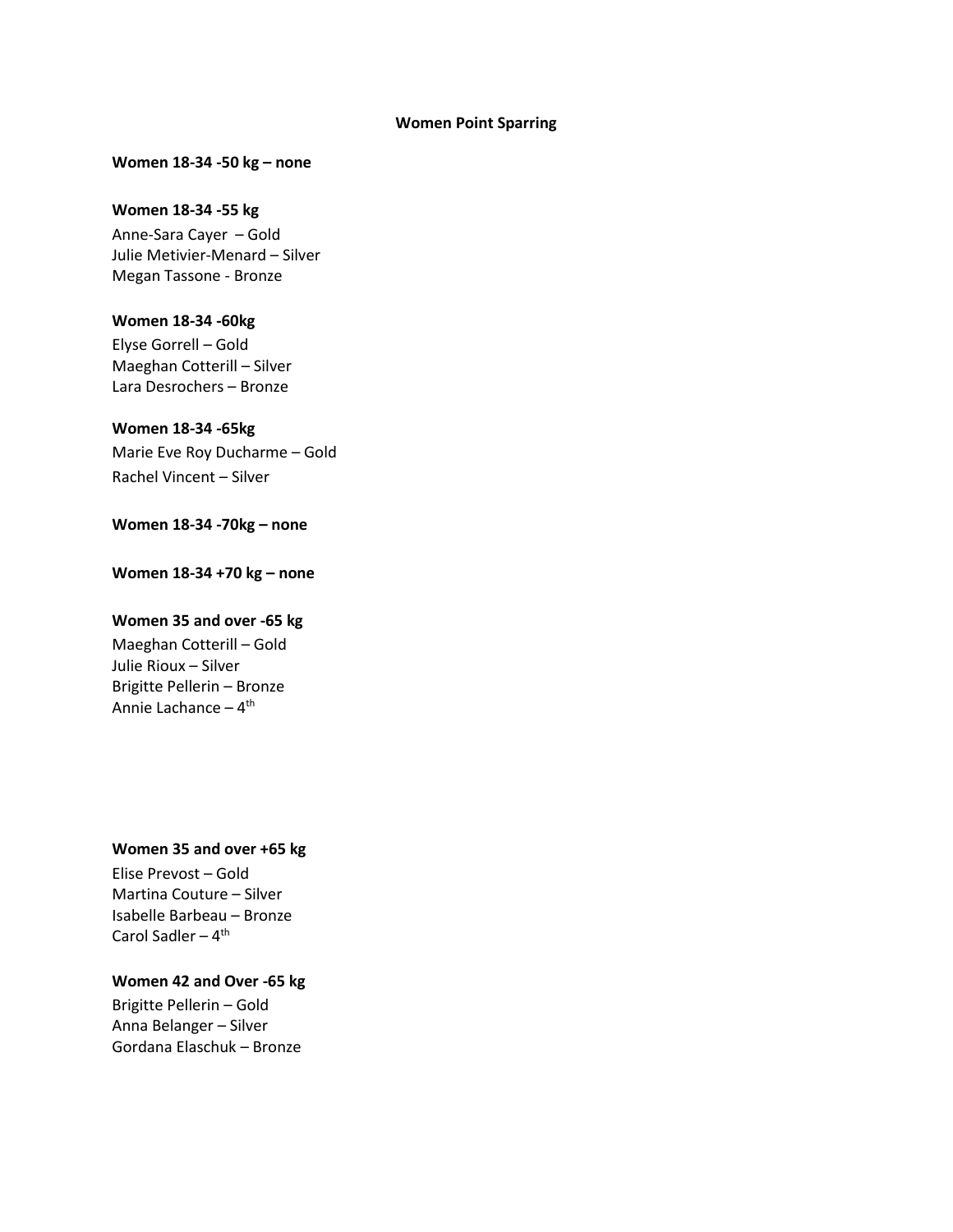## **Women 42 and Over +65 kg**

Martina Couture – Gold Nathalie Boutin – Silver Jodi Anderson – Bronze Carol Sandler – 4<sup>th</sup>

# **WOMEN LIGHT CONTACT**

**Women 18-34 -50kg LC – none** 

**Women 18-34 -55kg LC** Megan Tassone – Gold

**Women 18-34 -60kg LC**

Maeghen Cotterill – Gold

**Women 18-34 -65kg LC**

Marie Eve Roy Ducharme – Gold

**Women 18-34 -70kg LC – none** 

**Women 18-34 +70 kg LC – none** 

# **Women 35 and over -65 kg LC**

Maeghen Cotterill – Gold Bobbi Ann Brady – Silver Jalila Beunasser – Bronze

### **Women 35 and over +65 kg LC – none**

**Women 42 and Over -60 kg LC**  Suzanne Hill – Gold Gordana Elaschuk – Silver Effy Konstantinou – Bronze

**Women 42 and Over +60 kg LC**  Jodi Anderson - Gold